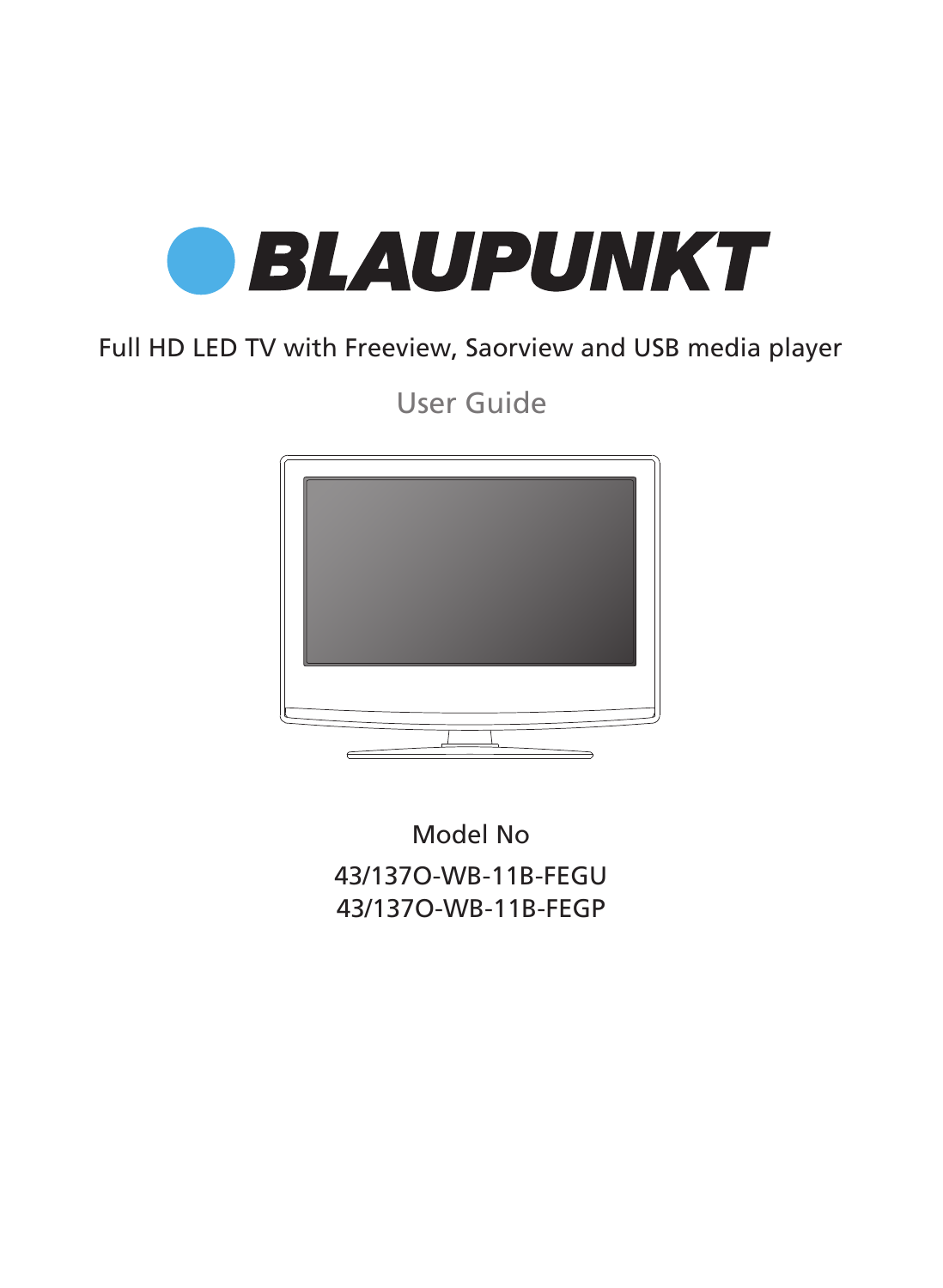## **Important safety instruction**



#### **CALITION RISK OF ELECTRIC SHOCK DO NOT OPEN**



### **Please read these instructions. All the safety and operating instructions should be read before the appliance is operated.**

#### **Warnings**

• Television sets with 40"size screens or more, must be lifted and carried by at least 2 people.

This television does not contain any parts that are serviceable by the user. In case of a fault, contact the manufacturer or authorised service department. Exposing the internal parts inside the TV may endanger your life. The manufacturers guarantee does not extend to faults caused by repairs carried out by unauthorised third parties.



To prevent spread of fire, keep candles or other open flames away from this product at all times

• To reduce the risk of fire, electric shock or damage to the TV, do not expose it to dust, rain or moisture. Never expose the TV to dripping or splashing and do not place objects filled with liquids on or near the TV.

• Do not connect any external devices (DVD player, games console etc) when the TV is switched on. Disconnect both the TV and device from the mains before connecting. Only switch appliances on when the connection process is complete.

• Do not place the television in a confined space and do not obstruct the ventilation openings at the rear of the television.

• When installing on a wall, ensure the TV is at least 5cm from the wall for ventilation.

• Always ensure that the TV's ventilation openings are not covered with items such as newspapers, tablecloths, curtains, etc.

Dispose of this television and any components including batteries in an environmentally friendly manner. If in doubt, please contact your local authority for details of recycling.

• Ensure this TV is used in moderate climates only.

#### **WARNING: Never place a television set on an unstable location. A television set may fall, causing serious personal injury or death. Many injuries, particularly to children, can be avoided by taking simple precautions such as:**

Use cabinets or stands recommended by the manufacturer of the television set.

• Only use furniture that can safely support the television set.

Ensure the television set is not overhanging the edge of the supporting furniture.

Do not place the television set on tall furniture (for example, cupboards or bookcases) without anchoring both the furniture and the television set to a suitable support.

• Do not place the television set on cloth or other materials that may be located between the television set and supporting furniture.

• Please educate children about the dangers of climbing on furniture to reach the television set or its controls.

• If your existing television set is being retained and relocated, the same considerations as above should be applied.

### **Safety**

For your safety, this appliance is fitted with a fused 3 pin mains plug. Should the fuse need to be replaced, ensure that any replacement is of the same amperage and approved with the BSI mark.

• Never try and replace the mains plug unless you have adequate qualifications and are legally authorised to do so. In the event that a replacement mains cable is required, contact the manufacturer for a suitable replacement.

• Never use the television if it is damaged in any way.

• Always place the television on a flat level surface avoiding anywhere which may be subject to strong vibration.

• The ideal distance to watch the television is approximately five times the length of the diagonal measurements of the TV screen.

• Ensure the television is not placed on top of the power cable as the weight of the television may damage the cable and cause a safety hazard.

• Never place mobile phones, speakers or any other device which may cause magnetic or radio interference, near the television. If interference is apparent, move the device causing the interference away from the television.

• To disconnect the apparatus from the mains, please use the mains plug located on the underside/rear of the TV.

• Ensure that the mains plug is always easily accessible.

#### **WARNING: Excessive noise when using earphones and headphones can cause loss of hearing.**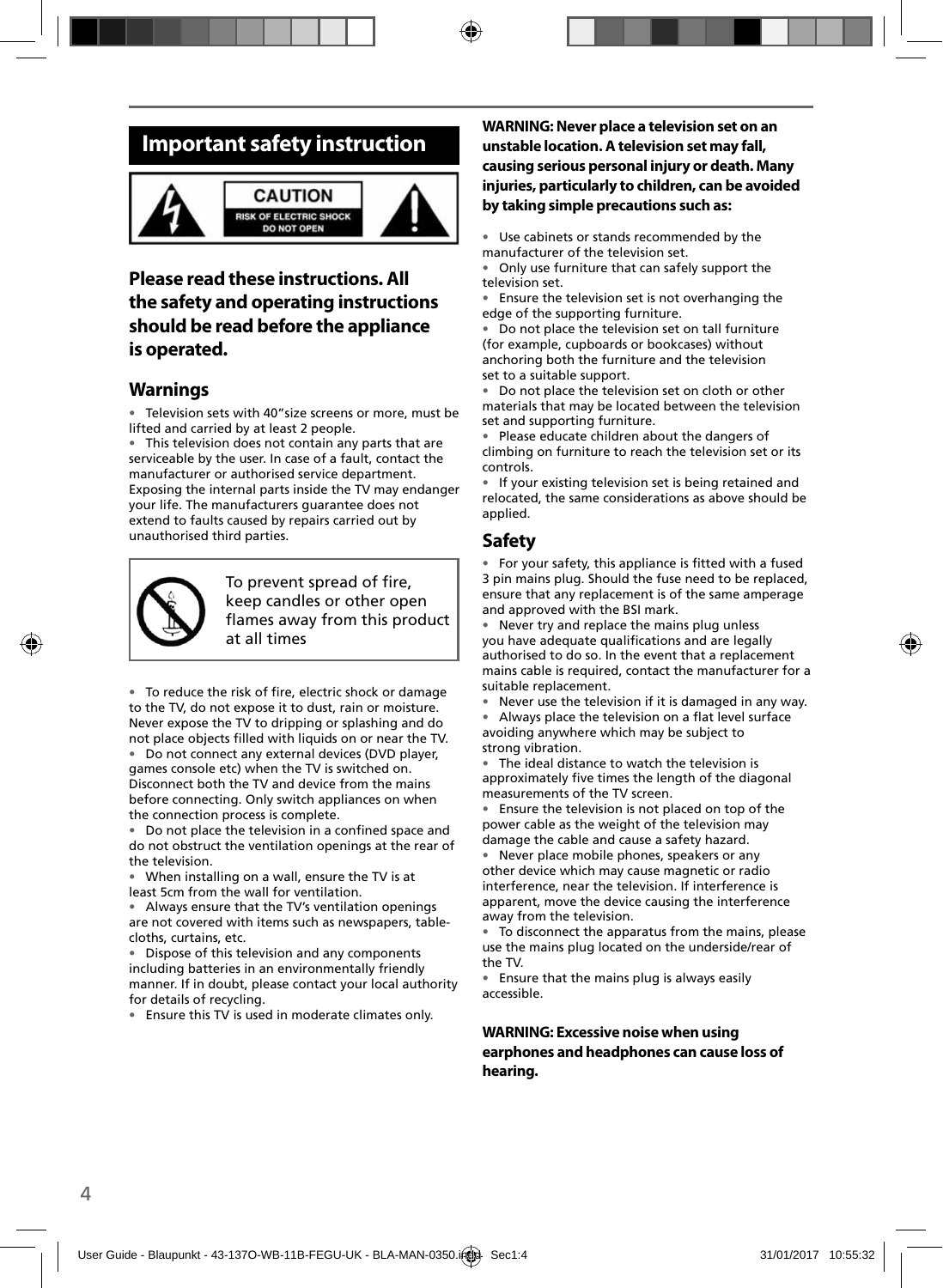## **Important safety instruction**



#### **Maintenance**

• To clean your TV, wipe with a soft, dry cloth. If the surfaces are extremely dirty, use a soft cloth dipped in a soap and water solution or a weak detergent solution.

• Never use alcohol, paint thinner or benzene to clean this unit.

Before using a chemically treated cloth, read the instructions that came with the cloth carefully.

#### **CAUTION: If water or other liquid enters the television through the display panel surface, a malfunction may occur.**



### **Packaging**

• The safest way to transport your item is in the original box/packaging - please save your packaging for this.

• You will need the original box/packaging in the event of warranty/service repair or support. We are unable to carry out warranty/service if you are unable to package the item correctly.

#### **Important information regarding use of video**  games, computers, captions or other fixed image **displays**

The extended use of fixed image program material can cause a permanent "shadow image" on the LCD/LED panel, also known as "screen burn".

This "shadow image" can appear in the background during normal viewing. This type of irreversible LCD/LED panel deterioration can be limited by observing the following steps:

1. Reduce the brightness/contrast setting to a minimum suitable viewing level.

2. Do not display the fixed image for extended periods of time.

3. Turn the power off when not in use.

Examples of images that are more likely to cause "screen burn" are as follows (this is not an exhaustive list):

• TV channel logos: e.g. shopping channel logos and pricing displays - especially if they are bright and stationary. Moving or low-contrast graphics are less likely to cause ageing of the screen.

- Time displays.
- Teletext: Do not view a stationary page for a long period of time
- TV/DVD menus: e.g. listings of DVD disc content.

• Pause mode: Do not leave the TV in pause mode for long periods of time, e.g. when watching DVDs or videos.

**Important: Once 'shadow image/screen burn' occurs, it will never disappear and is not repairable under warranty.**

### **How do I dispose of this product?**

**UK:** Waste electrical products should not be disposed of with household waste. Please dispose of the product at a designated collection point for recycling of WEEE. For your nearest facilities, please see www.recycle-more.co.uk or in store for details.



**ROI:** Waste electrical products should not be disposed of with household waste. Separate disposal facilities exist. Check with your local authority or retailer for recycling advice.



#### **Batteries**

• Do not expose batteries to high temperatures, excessive heat, prolonged sunshine or fire as this may cause leakage, explosion or ignition.

Observe the correct polarity when inserting batteries.

• Do not use different types of batteries together or mix old and new batteries.

• Dispose of batteries in an environmentally friendly way.

• Certain regions may regulate the disposal of batteries. Please consult your local authority.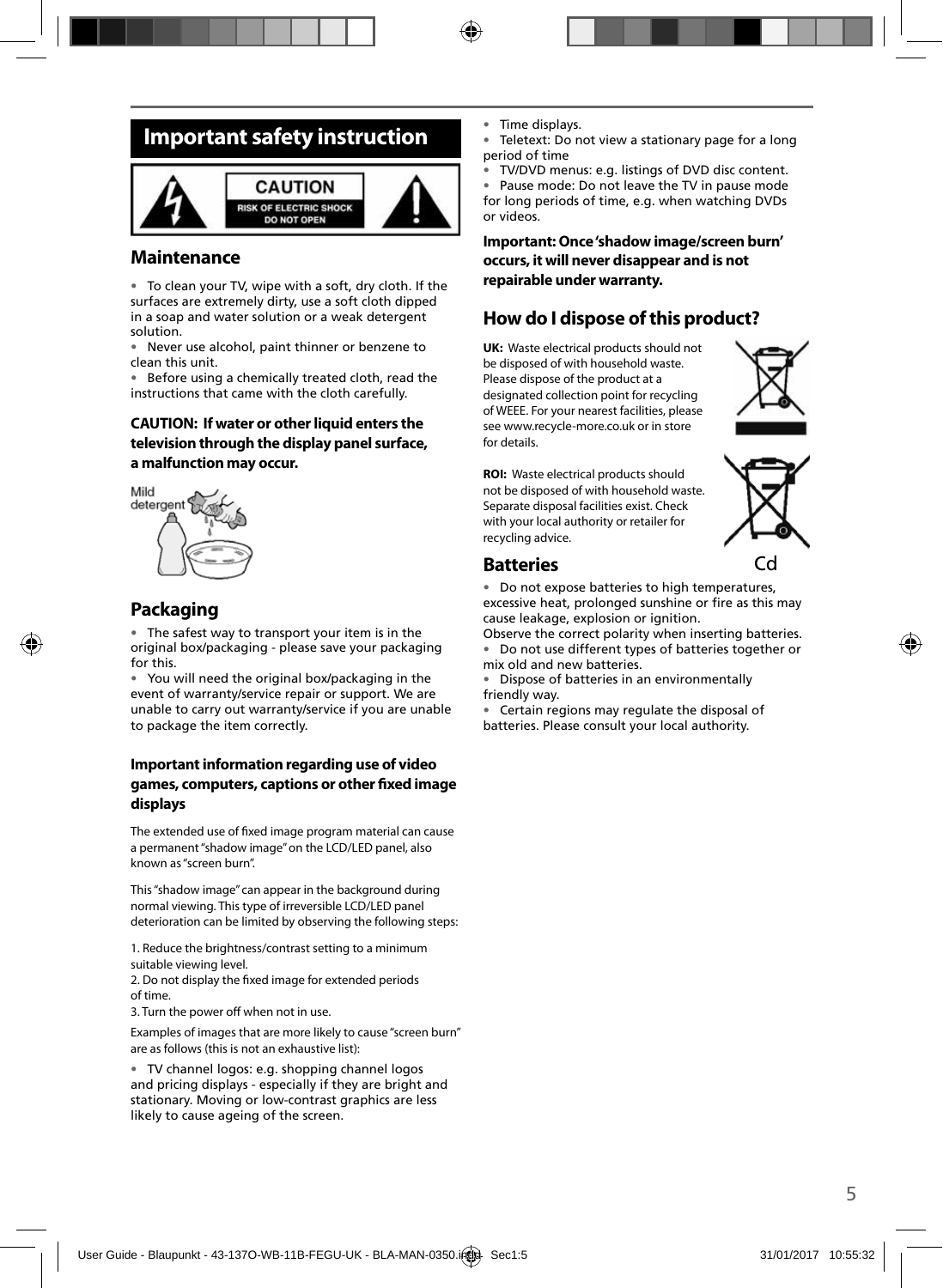### **Trademarks**

#### Həmr

The terms HDMI and HDMI High-Definition Multimedia Interface, and the HDMI Logo are trademarks or registered trademarks of HDMI Licensing, LLC in the United States and other countries.

#### **HDTV**

The "HD TV" Logo is a trademark of DIGITALEUROPE.

#### **HDTV 1080p**

The "HD TV 1080p" Logo is a trademark of DIGITALEUROPE.



Manufactured under license from Dolby Laboratories. Dolby, Dolby Audio and the double-D symbol are trademarks of Dolby Laboratories.

## UBL.

JBL is trademark of HARMAN International Industries, Incorporated, registered in the United States and/or other countries.



The "CI plus" Logo is a trademark of CI Plus LLP.

#### **FREEVIEW**

The FREEVIEW words and logos are trade marks of DTV Services LTD. © DTV Services Ltd.

#### **SAORVIEW**

SAORVIEW is a registered trademark owned by RTÉ.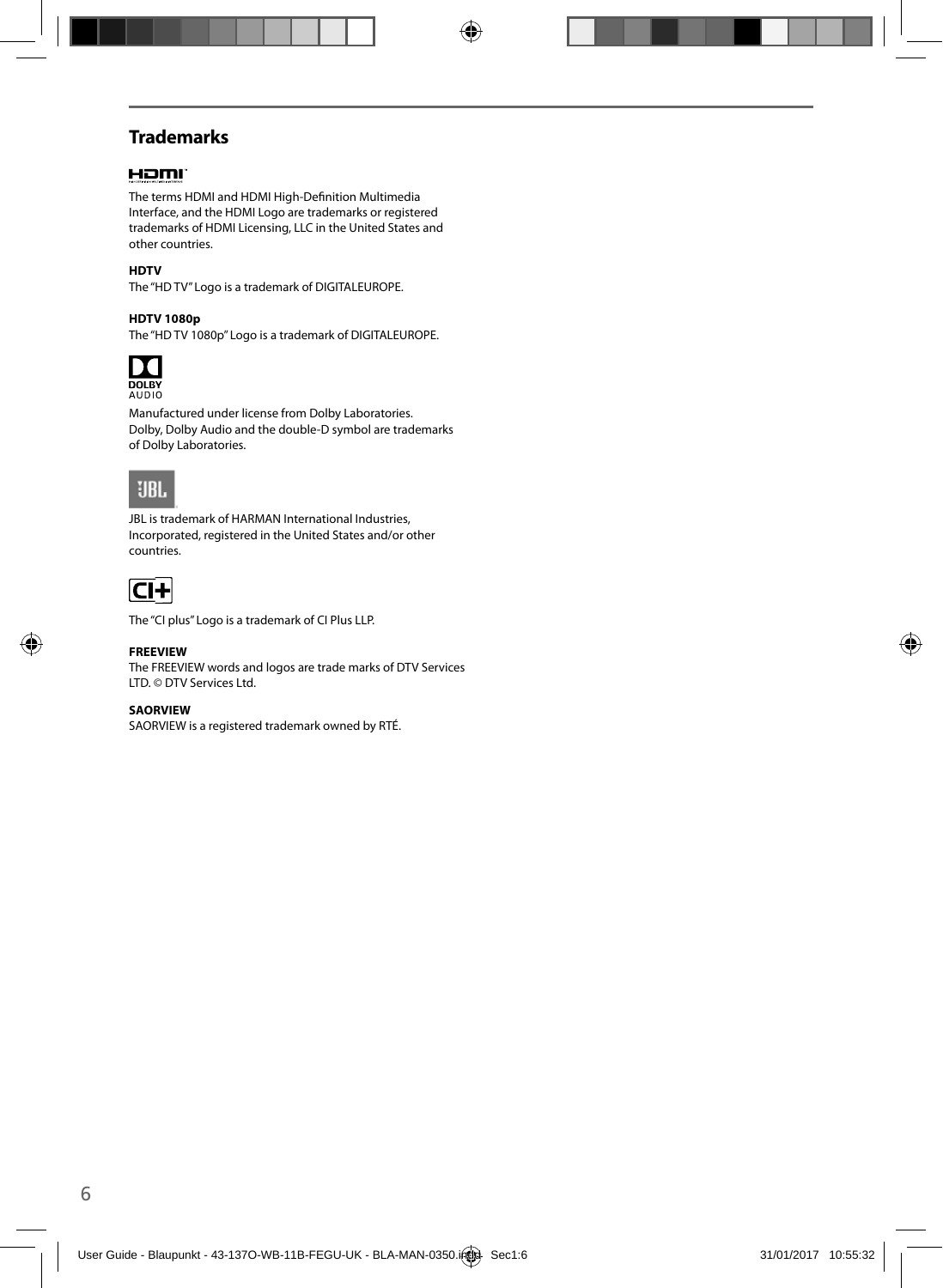## **CONTENTS**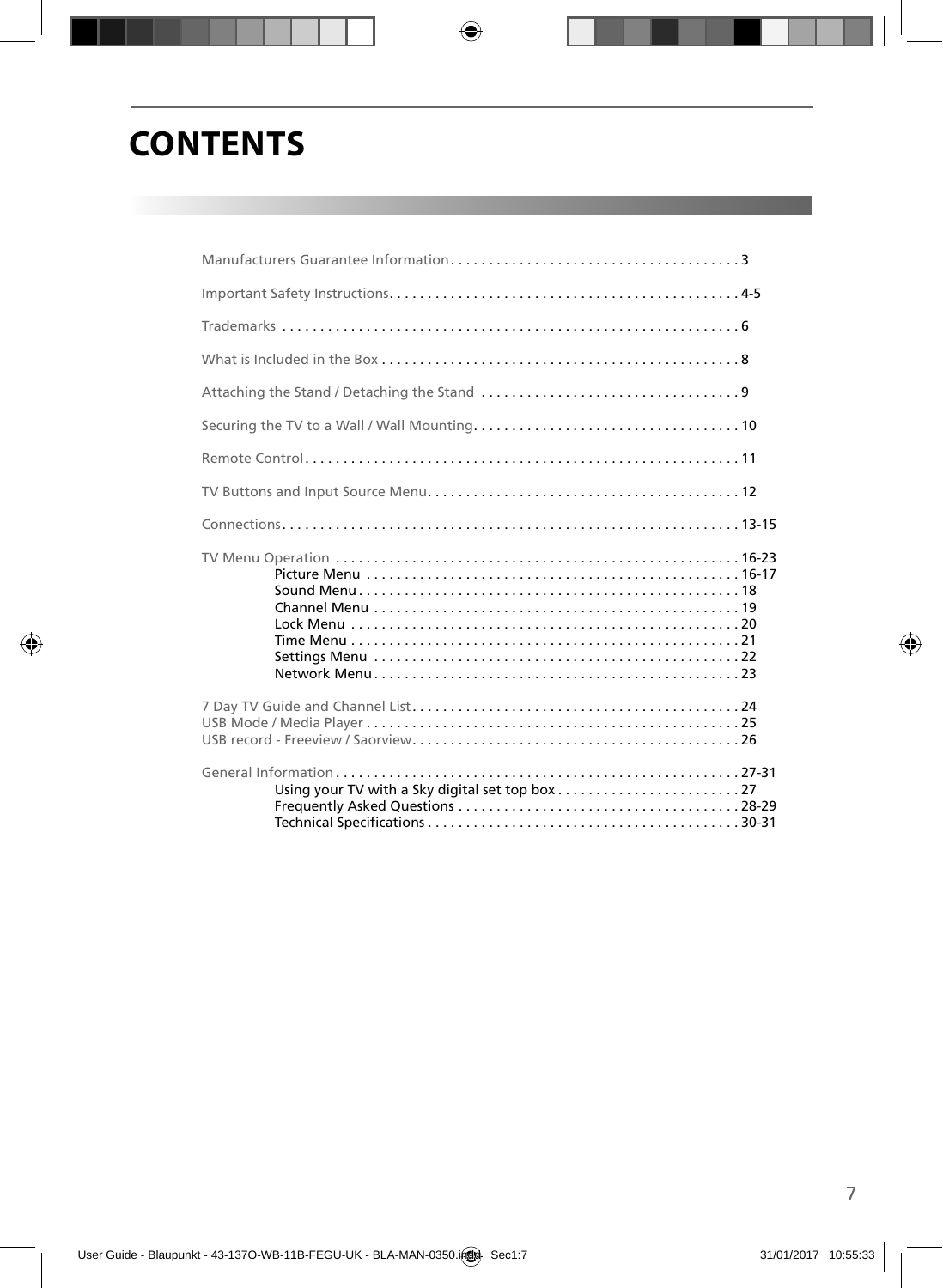## **WHAT IS INCLUDED IN THE BOX**

### Accessories

Included with this TV are the following accessories

#### 1 x User Guide



#### 1 x Quick Start Guide 2 x AAA Batteries

Quick Start Guide

#### 1 x TV



1 x RF Cable



#### 1 x Remote Control





1 x Stand installation pack



Please save your box/packaging as you will need this in the event of warranty/service repair or support. We are unable to carry out warranty/service if you are unable to package it correctly. The safest way to package your item in the event of warranty/service repair is in it's original box/packaging.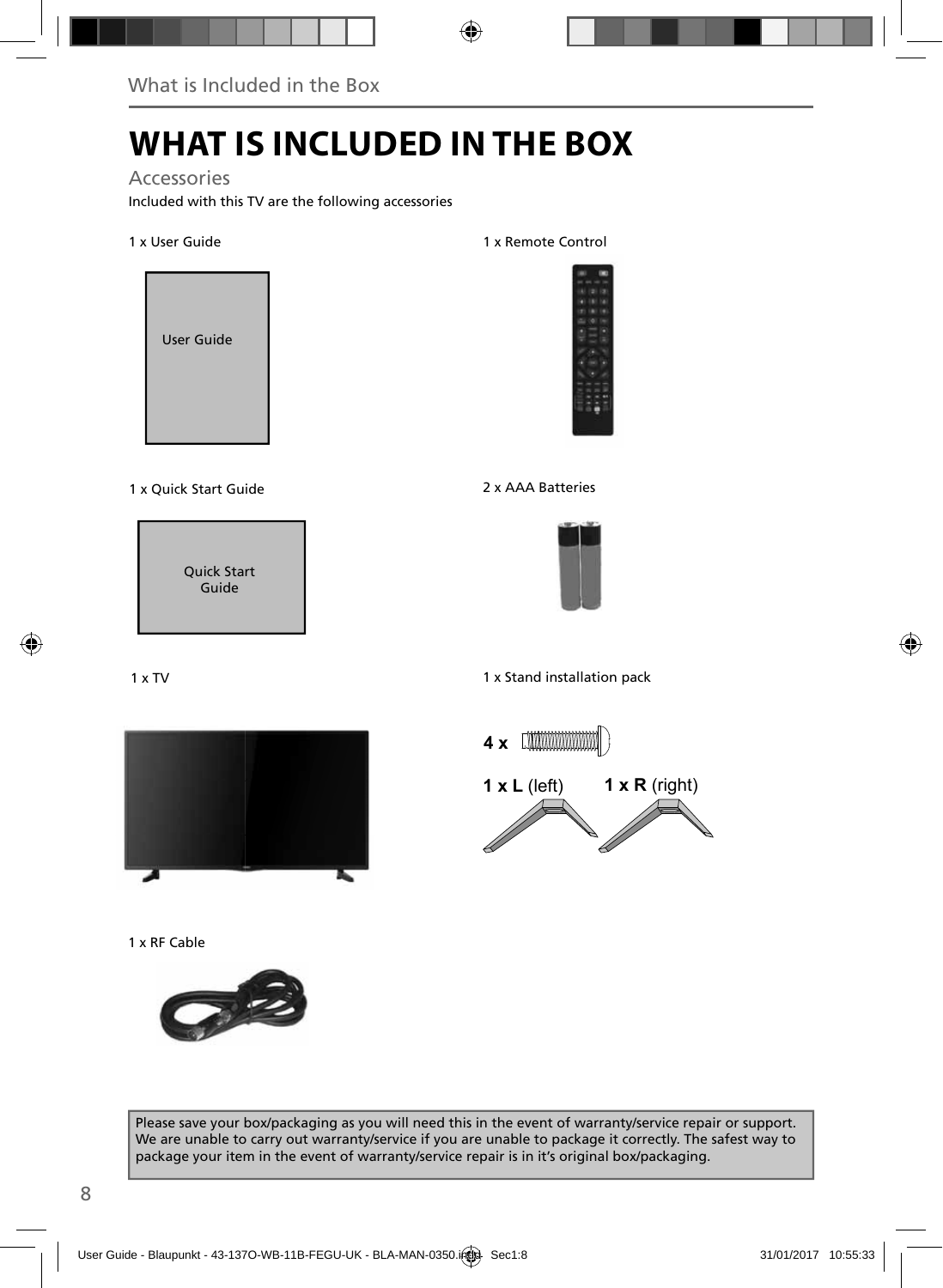# **ATTACHING THE STAND**

Attaching the stand feet

Screws that are included. To complete the stand feet installation you will require a cross head screw driver.

## **4 x**



(fig.1) Place the TV set on a flat and clean surface with the panel facing downwards to avoid damage, then fix the stand feet shown.

**(fig.2)** When the stand feet are installed correctly the stand feet will be longest at the front of the TV and shortest at the back with the feet pointing away from each other.

(fig.3) When the stand feet are in the correct position, secure the stand feet to the underside of the TV set using the 4 screws provided.

## Detaching the stand

Remove the screws highlighted then remove the stand feet from the underside of the TV set.

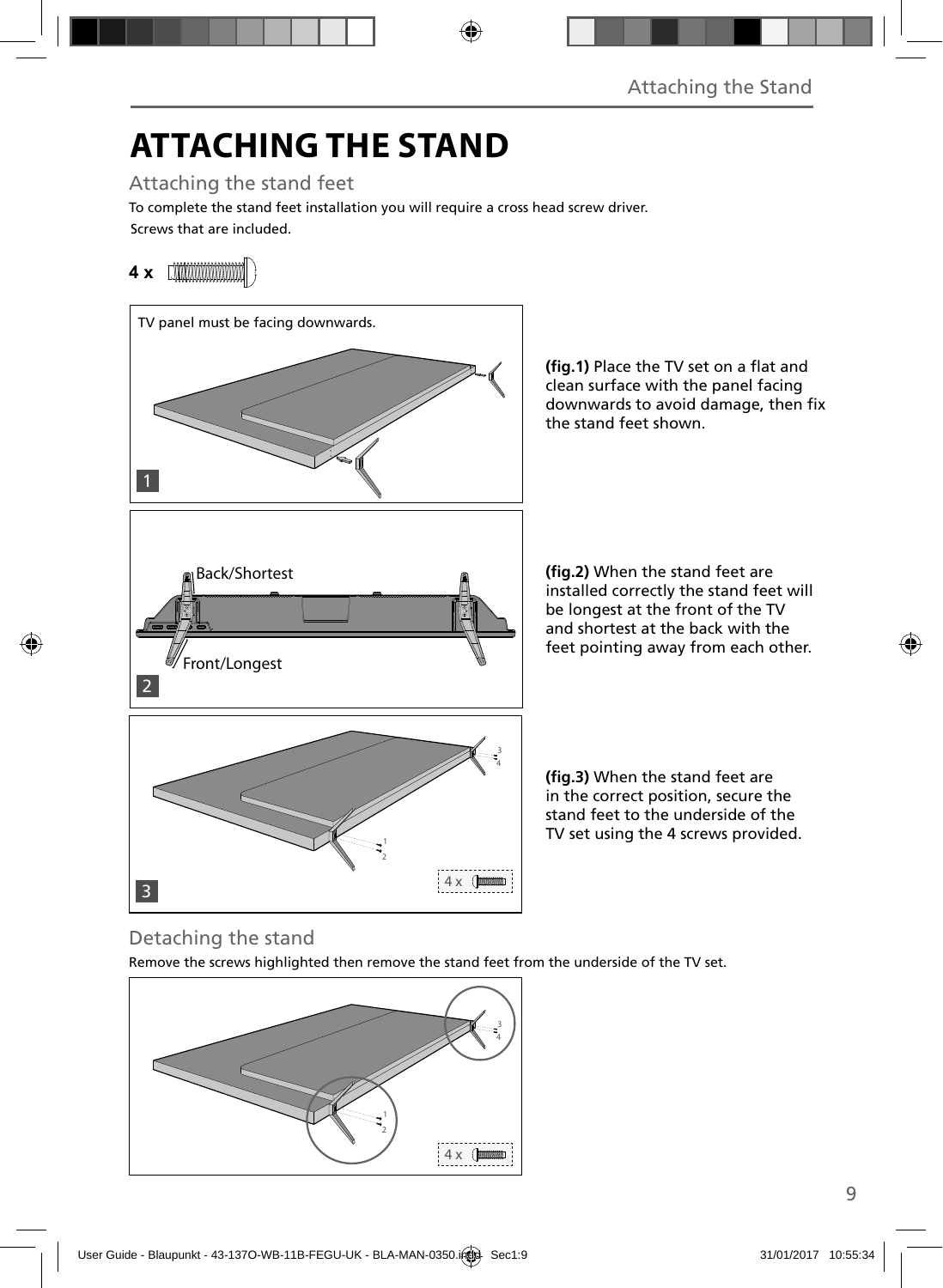## **SECURING THE TV TO A WALL**

### Securing the TV to a wall with anti-tip straps

For maximum security in the home when using a TV with its stand anti-tip straps should be fitted. These are available from supermarket websites and other websites and are an easy, inexpensive and effective way of ensuring your TV stays safely upright. Straps are designed to be attached to the rear of the TV and then tethered to the wall or the furniture the TV is stood on.

#### Note - Please ensure that children do not climb on the TV set.

**A)** Using one or both of the top wall-mounting holes and screws (the screws are already supplied in the wall mounting holes) fasten one end of the fastening cord/s to the TV.



**B)** Secure the other end of the fastening cord/s to your wall. (you will need screws/fixings suitable for your wall type - available separately from most DIY stores).



The Royal Society for the Prevention of Accidents is urging people to take care with flat-screen televisions. RoSPA stated in 2010 that "Toddlers are particularly at risk of pulling flat-screen televisions on to themselves. They are unsteady on their feet and are attracted by colourful television images."

The risk is increased as televisions become lighter.

#### Wall Mounting

IMPORTANT - Before drilling any holes in the wall ensure you are not drilling where there could be any electrical wires, water or gas pipes.



1) Remove the four screws highlighted that are supplied in the wall mounting holes.

2) The wall mount can now be easily attached to the mounting holes on the rear of the TV.

For VESA wall mounting information please refer to the Technical Specification page.

For optimum viewing, if wall mounting the TV higher than eye level, the TV should be tilted downwards so that the TV's screen is 'face on'. See fig 1 and 2.



Important – If wall mounting this TV, only use the screws already provided in the wall mounting holes. Using other screws which are longer could cause irreparable damage to internal parts. When using a wall bracket, please ensure the screws in the back of the TV set are not over tightened.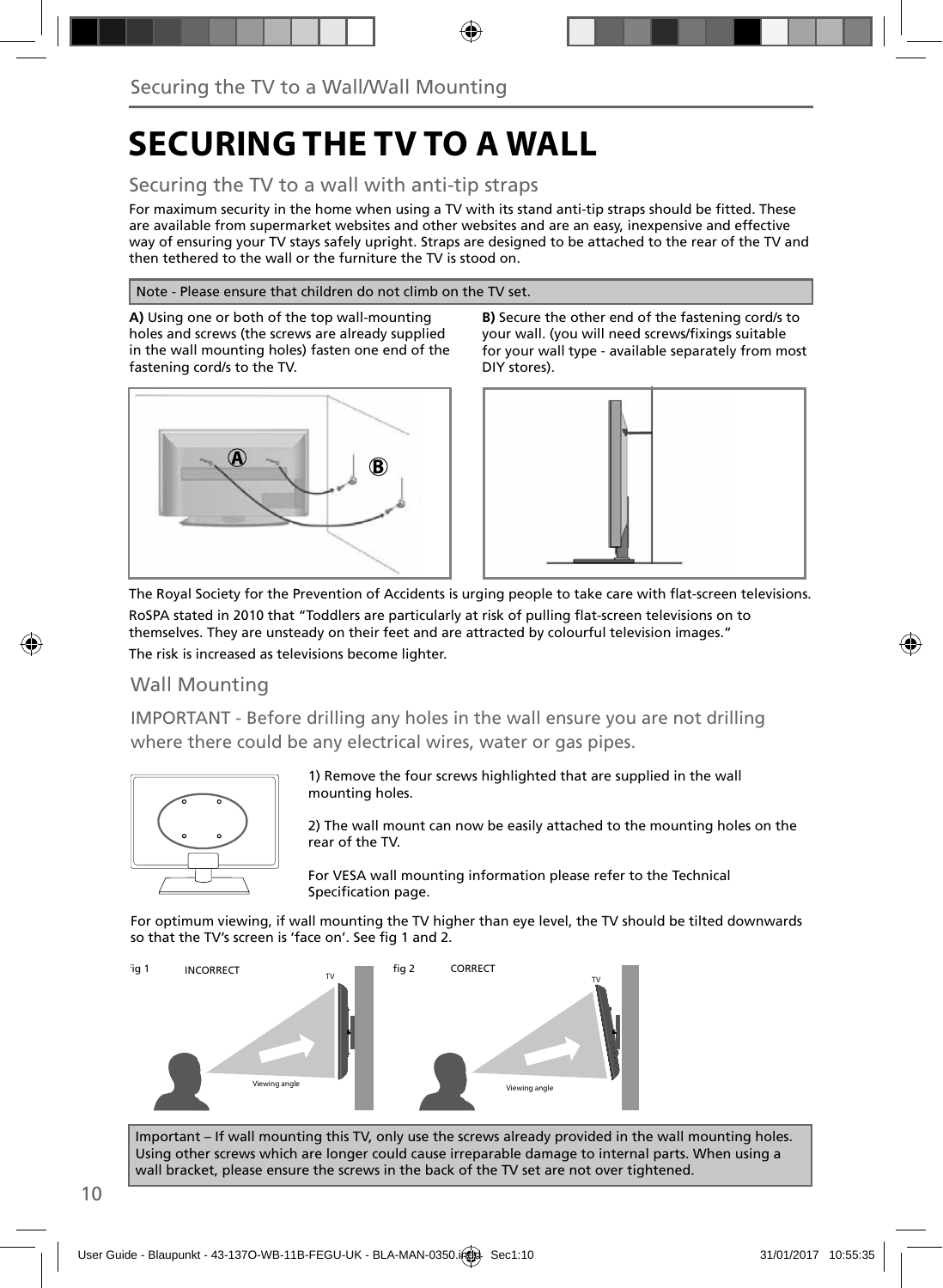## **REMOTE CONTROL**

|                   | STANDBY - Switch on TV when in standby or vice versa<br>MUTE - Mute the sound or vice versa<br>DTV - Switch to Freeview source                                                                                                                                                                                                                                                                                                                                                                                                          |  |
|-------------------|-----------------------------------------------------------------------------------------------------------------------------------------------------------------------------------------------------------------------------------------------------------------------------------------------------------------------------------------------------------------------------------------------------------------------------------------------------------------------------------------------------------------------------------------|--|
|                   | RADIO - Switch to radio whilst in Freeview source<br>USB - Switch to USB source<br><b>O</b> DVD - Switch to DVD source                                                                                                                                                                                                                                                                                                                                                                                                                  |  |
| $\overline{2}$    | NUMBER BUTTONS - 0 - 9 to select a TV channel directly.<br>TV GUIDE - Opens the 7 Day TV Guide (Freeview mode)<br>To return to the previous channel viewed                                                                                                                                                                                                                                                                                                                                                                              |  |
| 3                 | VOL (+/-) - To increase / decrease the sound level<br>P.MODE - Scrolls through picture mode options<br>S.MODE - Scrolls through sound mode options<br>FAV - To display favourites menu<br>$CH (+/-)$ - To increase or decrease the channel being watched<br>MENU - To display OSD menu<br>EXIT - To exit all menus<br>(A/V/4/D/OK) - Allows you to navigate the on-screen menus<br>and adjust the system settings to your preference<br>SOURCE - To display the input/source menu<br>INFO - Press once for now/next channel information |  |
|                   | Press twice for programme information about current<br>programme                                                                                                                                                                                                                                                                                                                                                                                                                                                                        |  |
| $\left( 4\right)$ | ASPECT - To switch the screen between the different picture<br>formats<br>SLEEP - Press repeatedly to cycle through the sleep options<br>AUDIO - To change the audio language (if available)<br>SUBTITLE - To switch the dialogue at the bottom of the screen<br>(on/off)<br>TEXT - To enter/exit Text<br>TEXT HOLD - Teletext mode - Hold current page which is<br>displayed (Analogue TV)                                                                                                                                             |  |
|                   | DISPLAY - To switch off the screen when listening to radio<br>TEXT/DVD ZOOM - Zoom function for Teletext and DVD<br>DVD MENU/RECORD - Access the DVD root menu and USB<br>record function                                                                                                                                                                                                                                                                                                                                               |  |
| ⊡⊙⊳               | $\mathbb{R}$ - To restart the current chapter<br>$\widetilde{m}$ - To advance forward to the next chapter<br>$\odot$ - To stop the playback/Eject Disc<br>(To EJECT the disc press/hold the ■▲ button for 4 seconds)<br>$\left( \mathbf{A} \right)$ - To play in fast rewind mode<br>- To play in fast forward mode                                                                                                                                                                                                                     |  |
|                   | - To play/pause<br>DVD SETUP/REC LIST - Opens up DVD Menu or Opens the list<br>of what has been previously recorded<br>□ ⊙ ⊙ GOTO - To go to a specific chapter                                                                                                                                                                                                                                                                                                                                                                         |  |
|                   | □ ⊙ > A-B - Press once to set point, press a second time to return<br>to point<br>ANGLE - Select different angle of DVD<br>□ ⊙ D REPEAT - To repeat playback                                                                                                                                                                                                                                                                                                                                                                            |  |
|                   |                                                                                                                                                                                                                                                                                                                                                                                                                                                                                                                                         |  |
|                   | For Models with Integrated DVD players                                                                                                                                                                                                                                                                                                                                                                                                                                                                                                  |  |
|                   | For Models with PVR Function                                                                                                                                                                                                                                                                                                                                                                                                                                                                                                            |  |

For Models with USB Playback

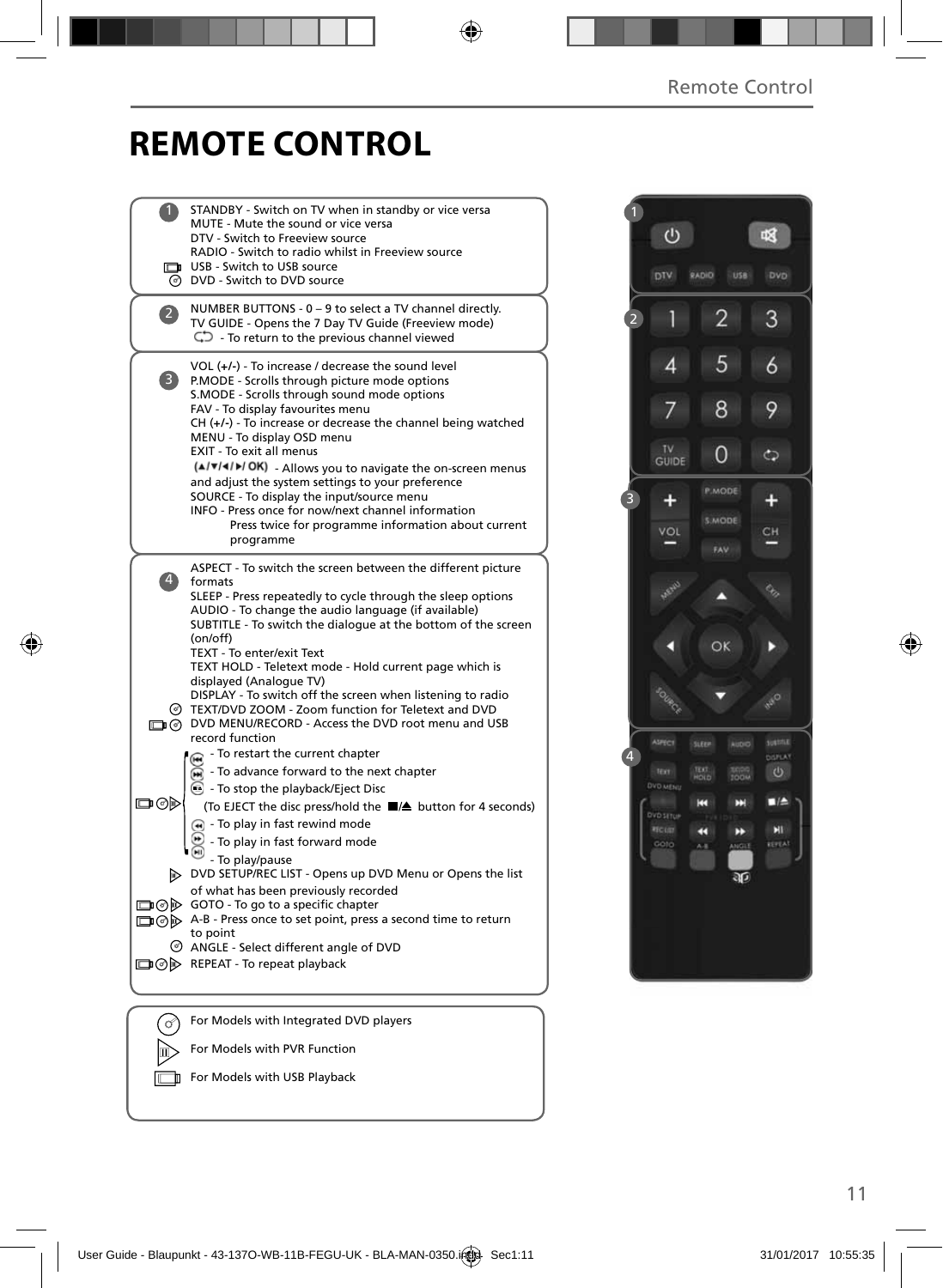## **TV BUTTONS AND INPUT SOURCE MENU**



- Standby Power On/Off 1
- 2 Displays the input source menu
- Displays Menu/OSD 3
- Programme/Channel down and menu down 4
- **5** Programme/Channel up and menu up
- Volume down and menu left 6
- Volume up and menu right 7

### Choosing Mode Input/Source

#### To switch between the different input/ connections.

For further information on input/connections please view 'Connections' pages.

A) Using the buttons on the remote control:

1) Press [SOURCE] - The source menu will appear. 2) Press  $[V]$  or  $[\Lambda]$  to select the input you require. 3) Press [OK].

- B) Using the buttons on the Television:
- 1) Press [SOURCE].

2) Scroll up / down using CH+/ CH- buttons to the input/source you require. 3) Press Vol+ to change input/source to the one selected.



Example of Source menu depending on the TV model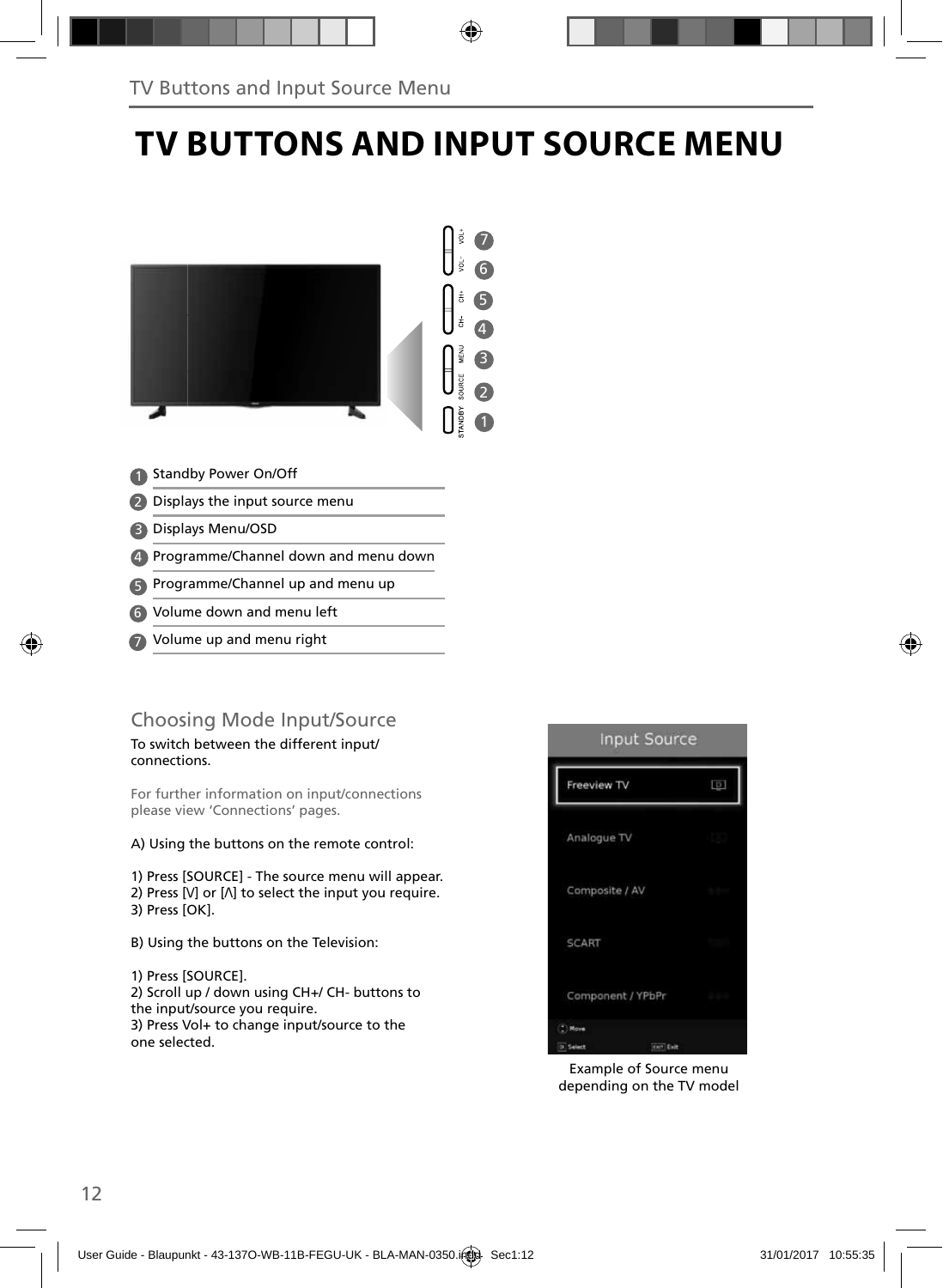## **CONNECTIONS**



| ON<br><b>EARPHONE   ETHERNET</b> | æ | DIGITAL<br>Я<br>AUDIO OUT<br>m<br><b>OPTICAL</b> | 5555555<br><b>SCART</b> | <b>ARC</b><br>HOMI1 | HOMI 2 | $\odot$<br>RF IN |
|----------------------------------|---|--------------------------------------------------|-------------------------|---------------------|--------|------------------|
| $\mathsf{A}$                     | в |                                                  |                         |                     |        |                  |

| $H \square T \square$ 3 USB (2.0) | $5V = 1$<br>500mA MAX<br>$\leftarrow$ | <b>CI CARD IN</b> | $\circledcirc$<br>m<br>VIDEO | O<br>L (Audio In) R (Audio In) | $\circledcirc$ | $\circledcirc$<br>$\checkmark$ | $\circledcirc$<br>Pb | $\circledcirc$<br>Pr. |  |
|-----------------------------------|---------------------------------------|-------------------|------------------------------|--------------------------------|----------------|--------------------------------|----------------------|-----------------------|--|
| н                                 |                                       |                   |                              |                                |                |                                | w                    |                       |  |

|    | Earphones         | Earphone Input              |
|----|-------------------|-----------------------------|
| в  | Ethernet/LAN*     | Network Connection          |
|    | Digital Audio     | Digital Audio output        |
|    | <b>SCART</b>      | <b>SCART</b> input          |
| Ð  | HDMI 1 (ARC)      | <b>HDMI</b> input           |
| 15 | HDMI <sub>2</sub> | <b>HDMI</b> input           |
|    | <b>RFIN</b>       | <b>RF / TV Aerial Input</b> |

| н | HDMI3          | <b>HDMI</b> input                                            |
|---|----------------|--------------------------------------------------------------|
|   | $2 \times$ USB | USB port                                                     |
|   | CI CARD IN     | Common Interface module                                      |
|   | Video          | Video Input                                                  |
|   | R/L            | R/L Audio shared for Video/Composite<br>and component/ YPbPr |
|   | YPbPr          | HD input (YPbPr)                                             |

\*The Ethernet/LAN port is used for Freeview HD services only.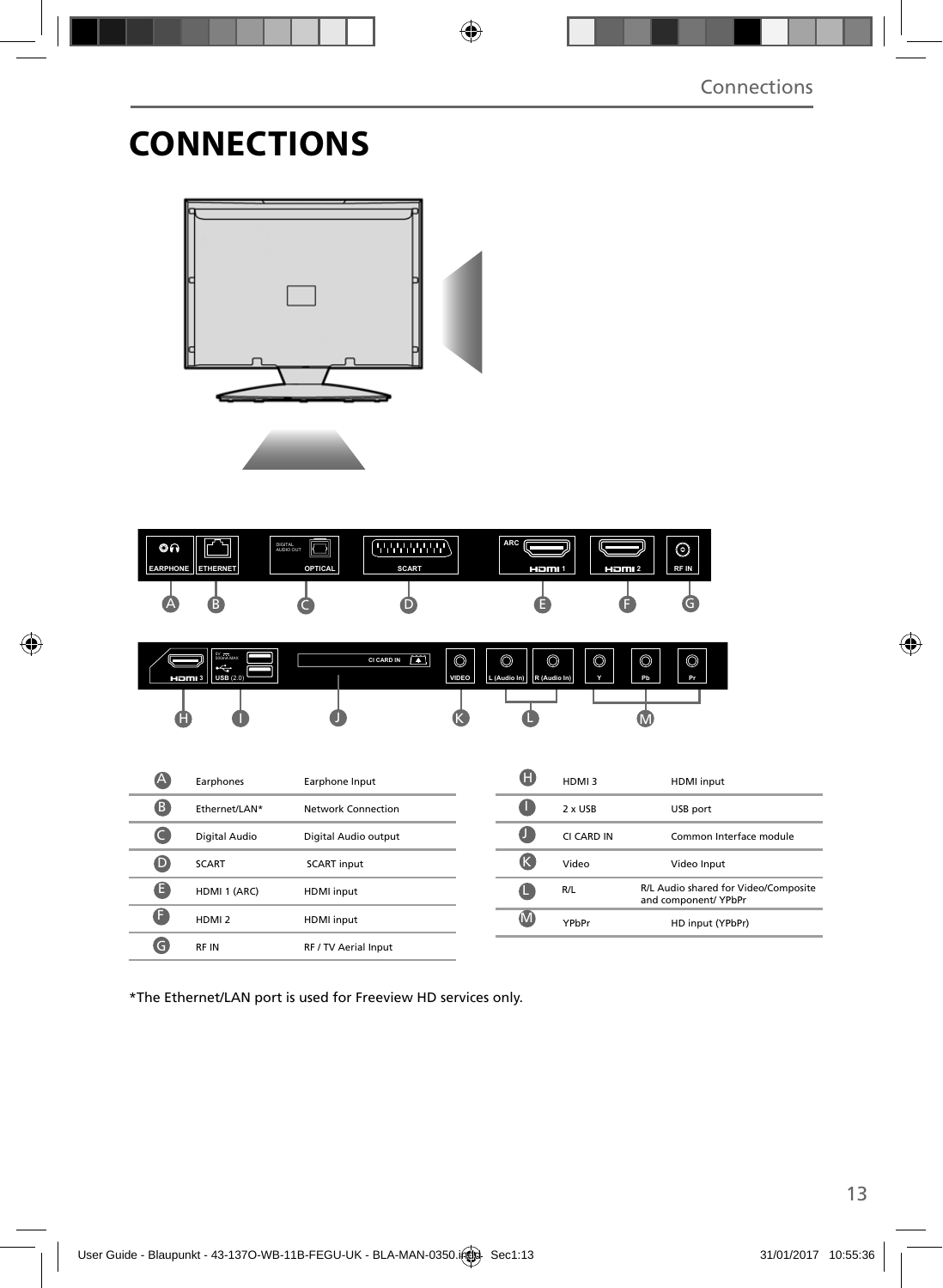## **CONNECTIONS**

Note: Connecting cables are shown for example only and may not be included. Please check 'What Is Included In The Box' page.

### Connecting to a device with Composite AV/Video output

TV Source should be set to Composite/AV



### Connecting to a device with SCART output

TV source should be set to SCART



## Connecting to a device with HDMI output

A HDMI cable can output both video and audio and enables you to enjoy digital-quality video and audio with minimal loss of quality.

TV Source should be set to the corresponding HDMI port (HDMI 1, HDMI 2 etc)

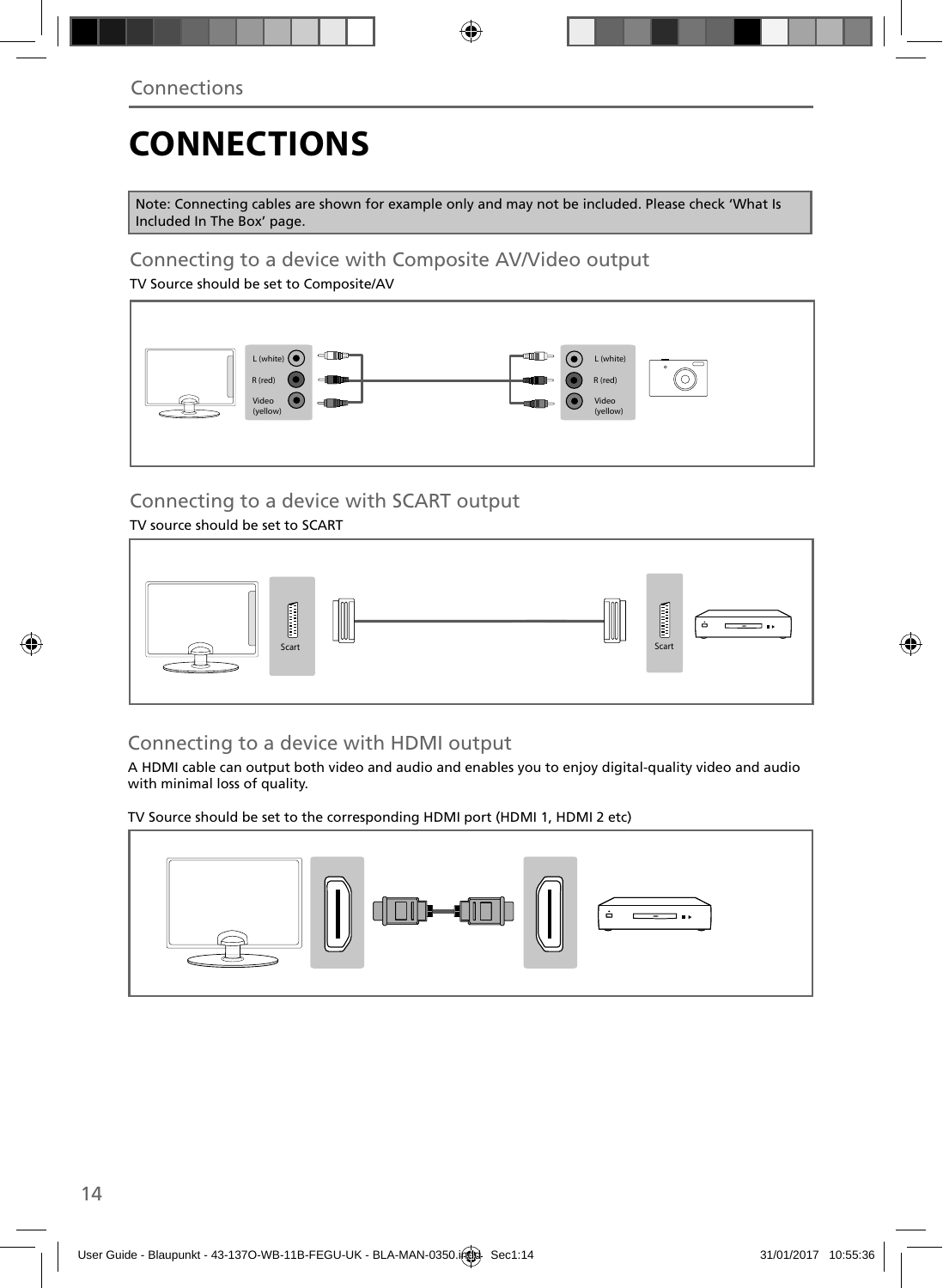## **CONNECTIONS**

### Connecting to a device with Component/YPbPr output

If you are supplied with a cable from the device which has RED, GREEN, BLUE, RED & WHITE connectors you must connect via Component (for picture) and by phono cable (for sound).

TV Source should be set to Component/YPbPr



### Connecting to an external audio device (Amplifiers, Surround Sound, Sound Bars etc)

When connecting via the TV's 3.5mm Earphone output, this will disable the TV speakers.

There are two options when connecting a device via the 3.5mm Earphone Output and the Digital Optical Audio Output



### Connecting an Ethernet/Network cable

The Ethernet port is used only for Freeview HD services only.

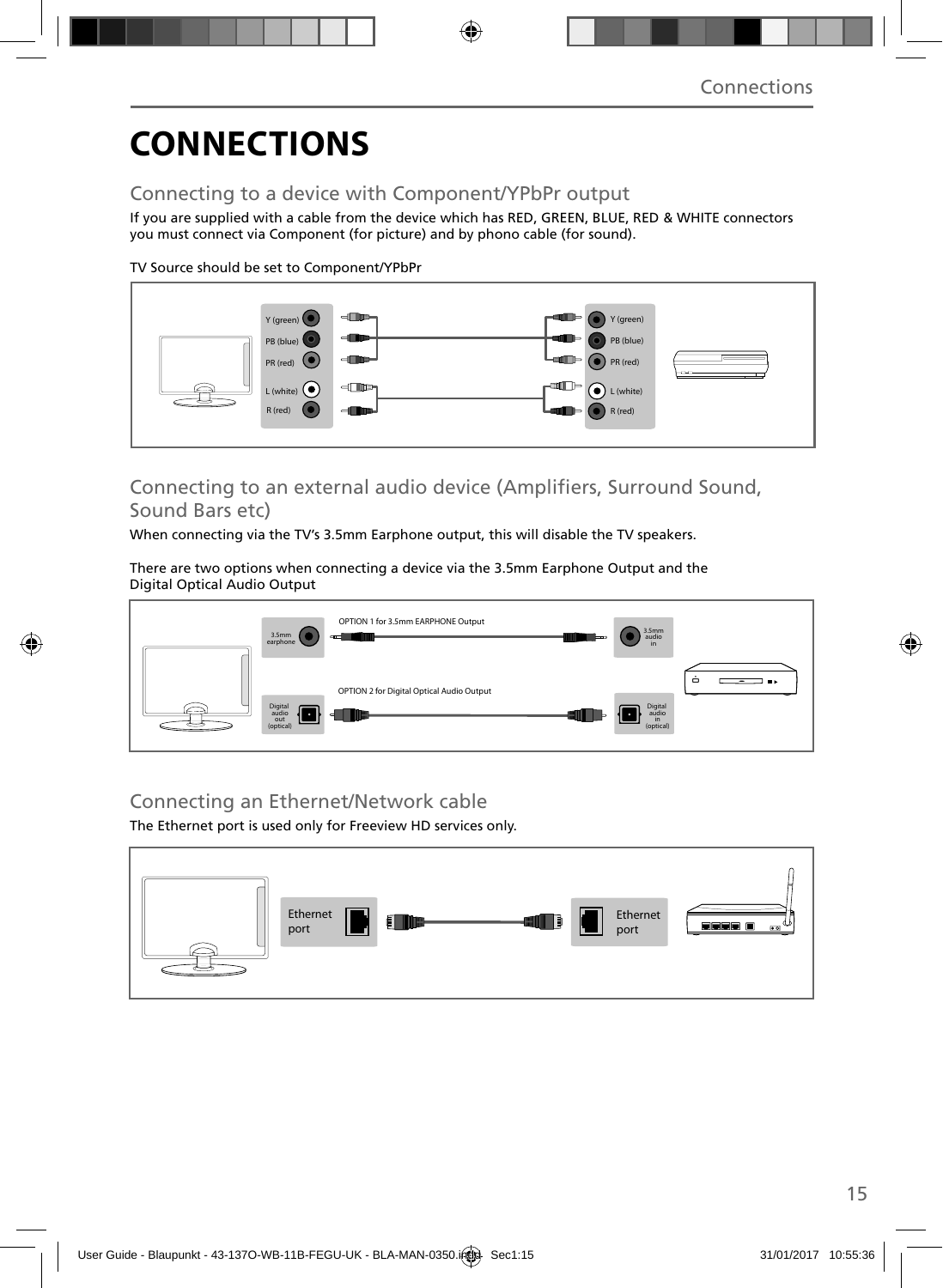## **PICTURE MENU**

|                   | <b>PICTURE</b>                 | <b>COLL</b> |
|-------------------|--------------------------------|-------------|
|                   | <b>Picture Mode</b><br>Economy | Dysan       |
|                   | <b>Contrast</b><br>۰           |             |
|                   | Brightness<br>m                |             |
|                   | Colour<br>۰                    |             |
|                   | Sharpness<br>۰                 |             |
| Moura<br>DK Tered | <b>CAASUS</b><br>they kell     |             |



To access this menu, press [MENU] button on the remote control. To select a sub menu press [OK]

If you wish to make changes to any of the default settings, use the scroll  $\Delta \nabla \blacktriangleright$   $\blacktriangleleft$  buttons. To confirm any settings press [OK] button. To exit this menu at anytime, press [EXIT] button.

| <b>Dynamic</b> | Recommended settings for fast moving pictures              |
|----------------|------------------------------------------------------------|
| Standard       | Standard settings                                          |
| Mild           | Set to be lighter in colour and less bright                |
| Personal       | Lets you manually alter all the settings                   |
| Economy        | Power saving mode which reduces the energy used by up to   |
|                | 25% (by reducing the power to the LED/LCD panel).          |
|                | In Economy mode, the TV will switch itself to Standby mode |
|                | after 3-5 hours in the event that the TV buttons or remote |
|                | control buttons are not pressed (change the picture mode   |
|                | to another setting to de-activate this function)           |
|                |                                                            |

**Picture Mode** - Choose from the following presets:

You can make the following adjustments in **Personal** mode:

Contrast - Switch the balance between black and white.

Brightness - Increase or decrease the brightness of the picture.

Colour - Increases the colour from black and white.

Tint - Lets you increase or decrease the level of tint within the picture

(only available for NTSC source signal).

Sharpness - Increase or decrease the sharpness of the picture.

**Colour Temperature** Choose from the following presets:

| Normal | Default settings                  |
|--------|-----------------------------------|
| Warm   | Increases red within the picture  |
| Cold   | Increases blue within the picture |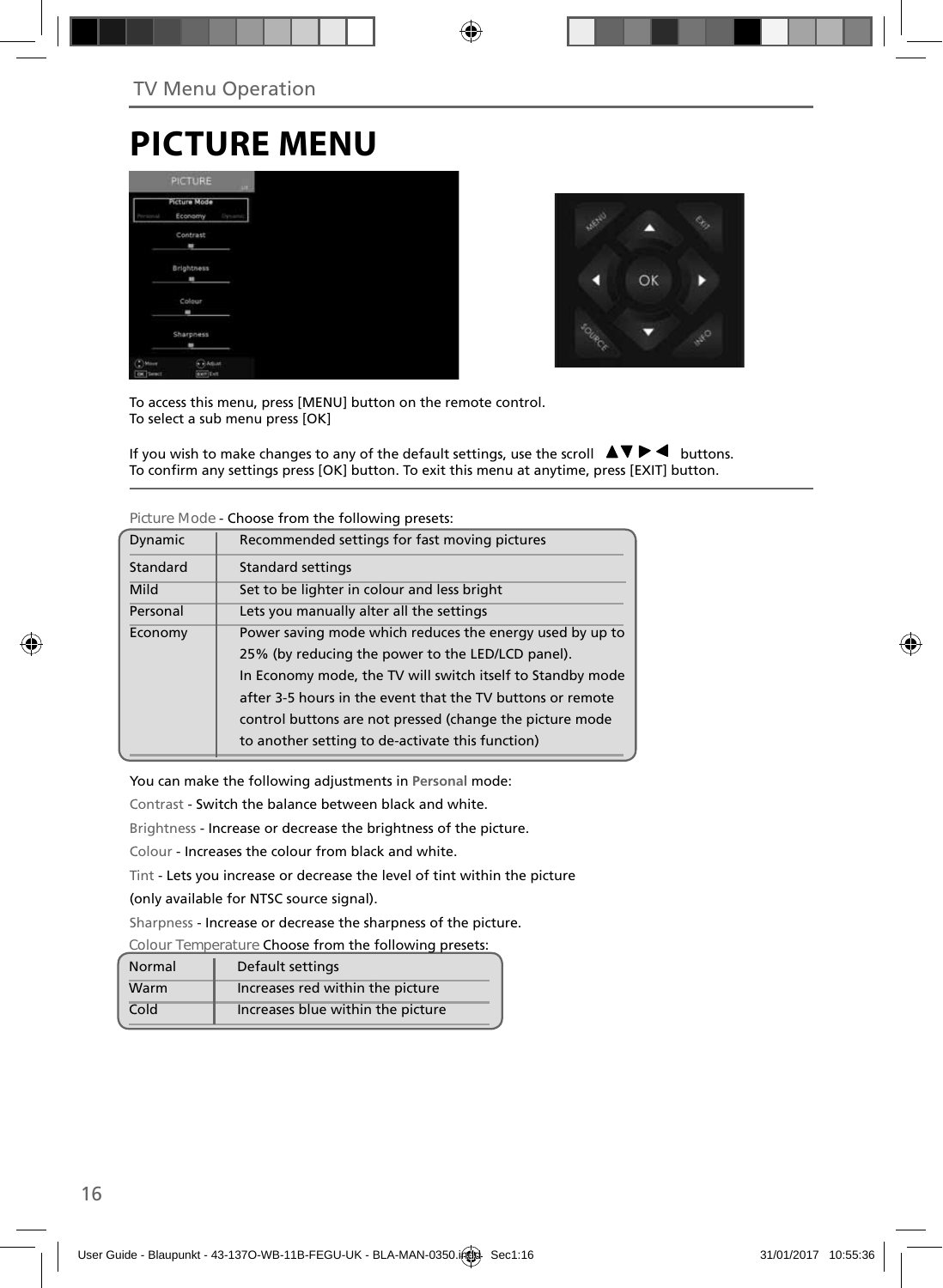## **PICTURE MENU**

|                    | <b>PICTURE</b>                           | <b>COLOR</b> |  |  |
|--------------------|------------------------------------------|--------------|--|--|
| <b>VII-4</b>       | <b>Picture Mode</b><br>Economy<br>Dynami |              |  |  |
|                    | Contrast<br>۰                            |              |  |  |
|                    | Brightness<br>×                          |              |  |  |
|                    | Colour                                   |              |  |  |
|                    | Sharpness<br>۰                           |              |  |  |
| Moure<br>OK Terect | Adjust<br><b>SKY Call</b>                |              |  |  |



#### Aspect Ratio - Within the UK the picture format varies depending on the channel/broadcast. There are a



Auto Automatically displays the best picture format so the picture is in the correct position. Black lines may appear at the top/bottom and/or sides.

Original Will display the picture from the broadcaster without any change

16:9



Fills the screen with a regular 16:9 signal and 4:3 picture format will be stretched to fill the screen

Zoom1 and Zoom2



The picture is the correct proportion but zoomed in to fill the screen



picture in its original size. Side bars are shown to fill the 16:9 screen

**Noise Reduction** - Choose from the following presets:

| Off    | Turns noise reduction off  |
|--------|----------------------------|
| Low    | Minor system adjustment    |
| Middle | Medium system adjustments  |
| High   | Maximum system adjustments |
|        |                            |

Active Contrast - Automatically optimises the 'backlight' and 'contrast' of the picture according to the brightness of the screen. Choose one of the following presets: low, middle, high and Off.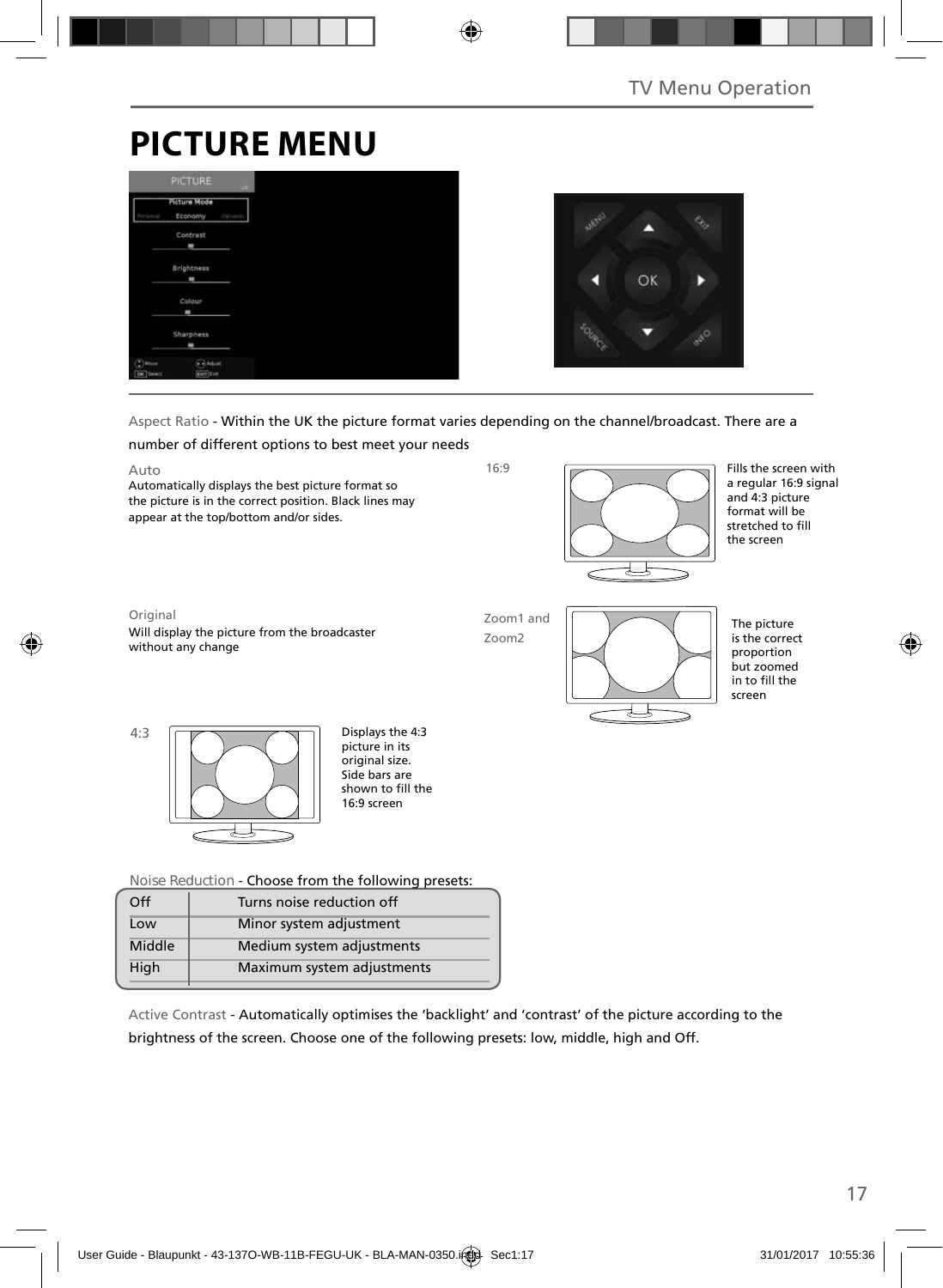## **SOUND MENU**

|                               | <b>SOUND</b>           |      |
|-------------------------------|------------------------|------|
| <b>SALAR</b>                  | Sound Mode<br>Standard | Nov. |
|                               | Treble<br>٠            |      |
|                               | Bass<br>٠              |      |
|                               | Balance<br>٠           |      |
|                               | Auto Volume Level      |      |
| $(2)$ Have<br><b>DK</b> lived | Adium<br>earl Com      |      |



To access this menu, press [MENU] button on the remote control and scroll right. To select a sub menu press [OK]

If you wish to make changes to any of the default settings, use the scroll  $\blacktriangle \blacktriangledown \blacktriangleright \blacktriangleleft$  buttons. To confirm any settings press [OK] button. To exit this menu at anytime, press [EXIT] button.

**Sound Mode** - Choose from the following presets

| Standard      | Default settings                        |
|---------------|-----------------------------------------|
| <b>Music</b>  | Emphasises music over voices            |
| Movie         | Provides live and full sound for movies |
| <b>Sports</b> | Emphasises sound for sports             |
| Personal      | Selects your personal sound settings    |
|               |                                         |

Treble - To adjust the amount of high frequency within the sound.

Bass - To adjust the amount of low frequency within the sound.

Balance - To switch the sound between the left and right speakers.

Auto Volume Level (AVL) - When 'on' is selected, the volume will attempt to stay at a constant level

regardless of TV programme and advertisements.

Surround Sound - Allows you to turn the function On or Off.

Digital Output - This is the digital audio output. Choose from the following options:

| Off        | To turn off Digital Output                                                         |
|------------|------------------------------------------------------------------------------------|
| Auto       | Selects the best settings automatically                                            |
| <b>PCM</b> | Select this option if you are connecting to a Stereo Hi-fi via digital audio cable |
|            | (Pulse-code modulation (PCM) is a digital representation of an analogue signal)    |

Audio Description - This allows the user to increase and decrease the AD (Audio Description) volume level.

(Audio Description is a service available on certain programmes. It provides a description of what is happening during the selected programme for a person who is visually impaired).

AD Volume - This allows the user to increase and decrease the AD (Audio Description) volume level.

Audio Track - This allows the user to change the audio language.

Audio Delay - Enables the user to adjust setting to sync picture and audio.

SPDIF Delay - Enables the user to adjust sound setting to sync picture and audio for external speakers connected via digital audio output.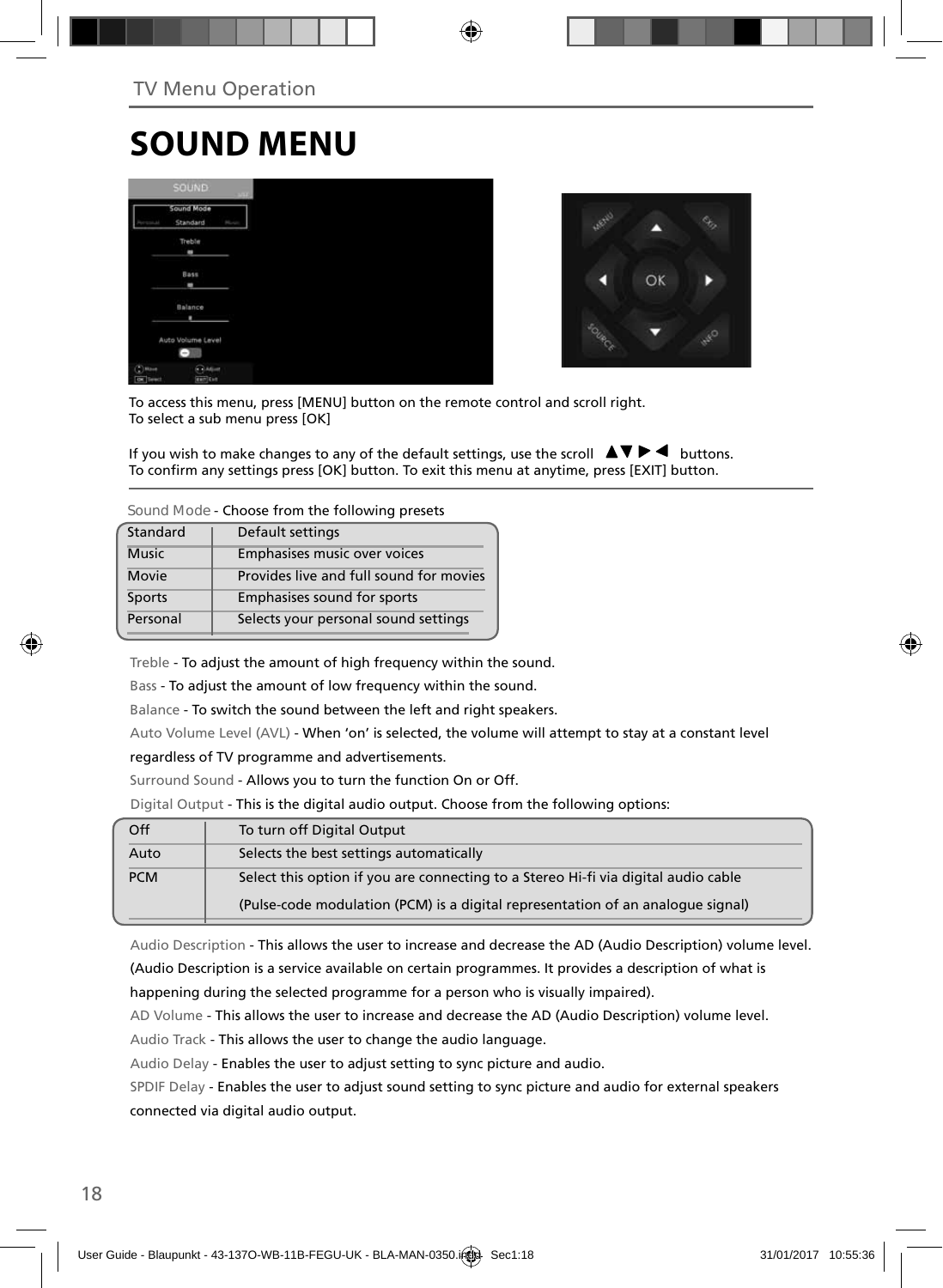## **CHANNEL MENU**





To access this menu, press [MENU] button on the remote control and scroll right. To select a sub menu press [OK]

If you wish to make changes to any of the default settings, use the scroll  $\Box \blacktriangledown \blacktriangleright \blacktriangleleft$  buttons. To confirm any settings press [OK] button. To exit this menu at anytime, press [EXIT] button.

Auto Tuning - Allows you to retune the television for all digital channels, digital radio stations and analogue devices.

Analogue Manual Tuning - Allows you to manually tune your analogue signal.

Freeview Manual Tuning - Allows you to manually tune your digital signal.

Channel Edit - Allows you to delete, move, skip and favourite channels.



Important: To receive Freeview channels, in particular Freeview HD channels, you will need a Digital TV aerial and be in a good Freeview coverage area. You can check coverage for your postcode at www.freeview.co.uk

Please note that any Freeview HD channels found during tuning will be placed in channel positions above 100. For example, 101 (BBC1 HD) 102 (BBC2 HD) etc.

Signal Information - Allows you to view signal frequency, signal quality and signal strength.

CI Information - Pay per view services require a "smartcard" to be inserted into the TV. If you subscribe to a pay per view service the provider will issue you with a 'CAM' and a "smartcard". The CAM can then be inserted into the COMMON INTERFACE PORT (CI Card In).

Schedule List - Lists your programme reminders.

Recorded List - Shows a list of recorded TV programmes via a connected USB memory stick or USB hard drive.

Software Update (OAD) - Switch on/off OAD updates.

Tip: If you do not press any buttons for 30 seconds, the menu will automatically exit. You can change the length of time before the menu exits automatically - see 'OSD Timer' in the Time Menu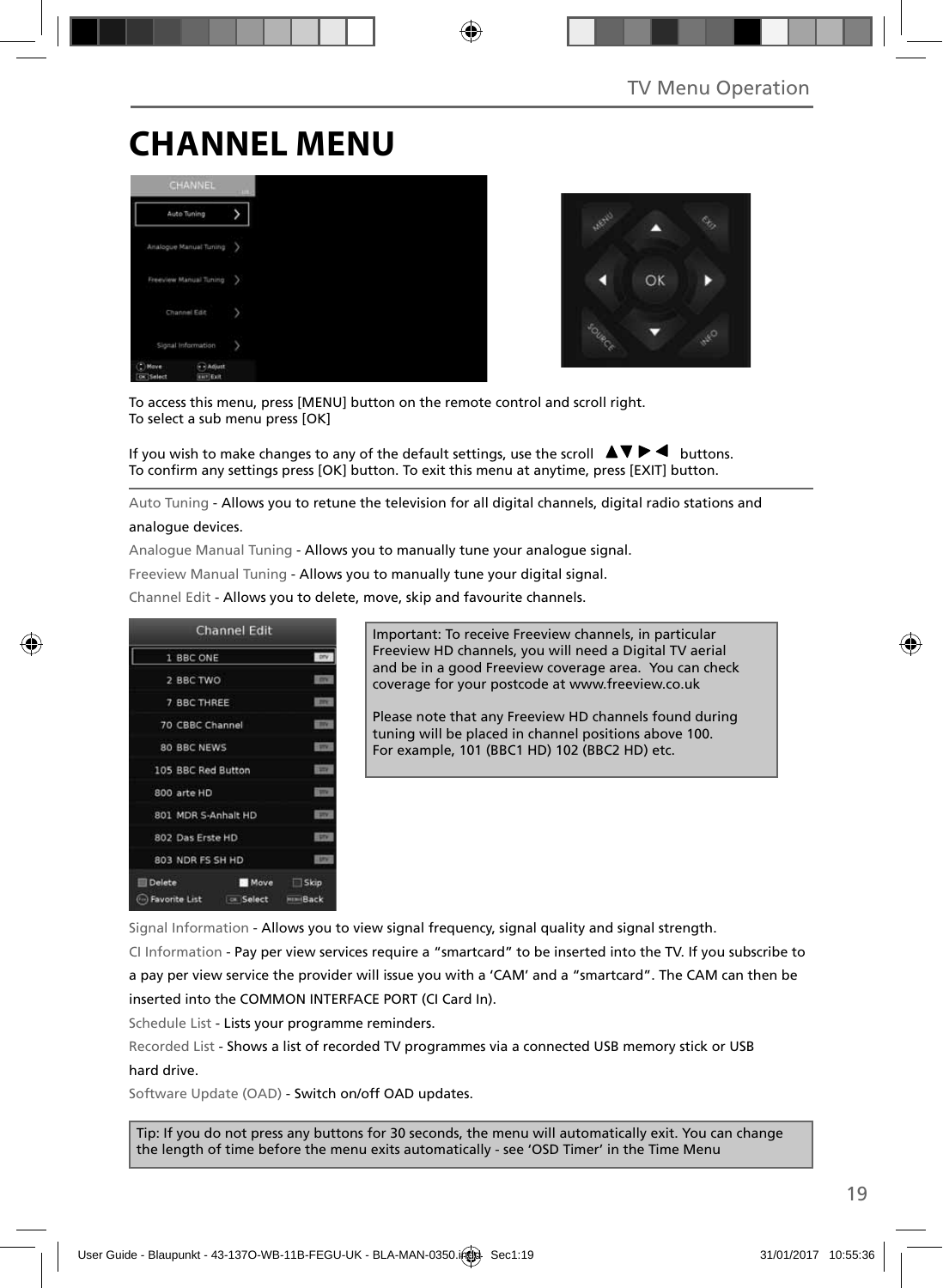## **LOCK MENU**





To access this menu, press [MENU] button on the remote control and scroll right. To select a sub menu press [OK]

If you wish to make changes to any of the default settings, use the scroll  $\blacktriangle \blacktriangledown \blacktriangleright \blacktriangleleft$  buttons. To confirm any settings press [OK] button. To exit this menu at anytime, press [EXIT] button.

System/Hotel Lock - Allows you to lock or unlock the menu. You will be asked to enter a 4 digit password

Use the **◄** button to quit the password input or use the **►** button to clear. Default password is 0000.

Change Password - Allows you to change the password.

Channel Lock - Allows you to lock certain channels manually.

Parental Guidance - Allows you to set the rating to block certain content based on age information.

TV Button Lock - Allows you to lock the buttons on the side of the TV set.

Default Source - Allows the user to set the default source. The default source is the source the TV starts on when first switched on.

Default Channel - Allows the user to set a channel as the default channel on the Digital source. The

default channel is the channel the TV starts on when first switched on.

Max Volume - Allows you to adjust and set the maximum volume.

Source Lock - Allows you to lock the source menu.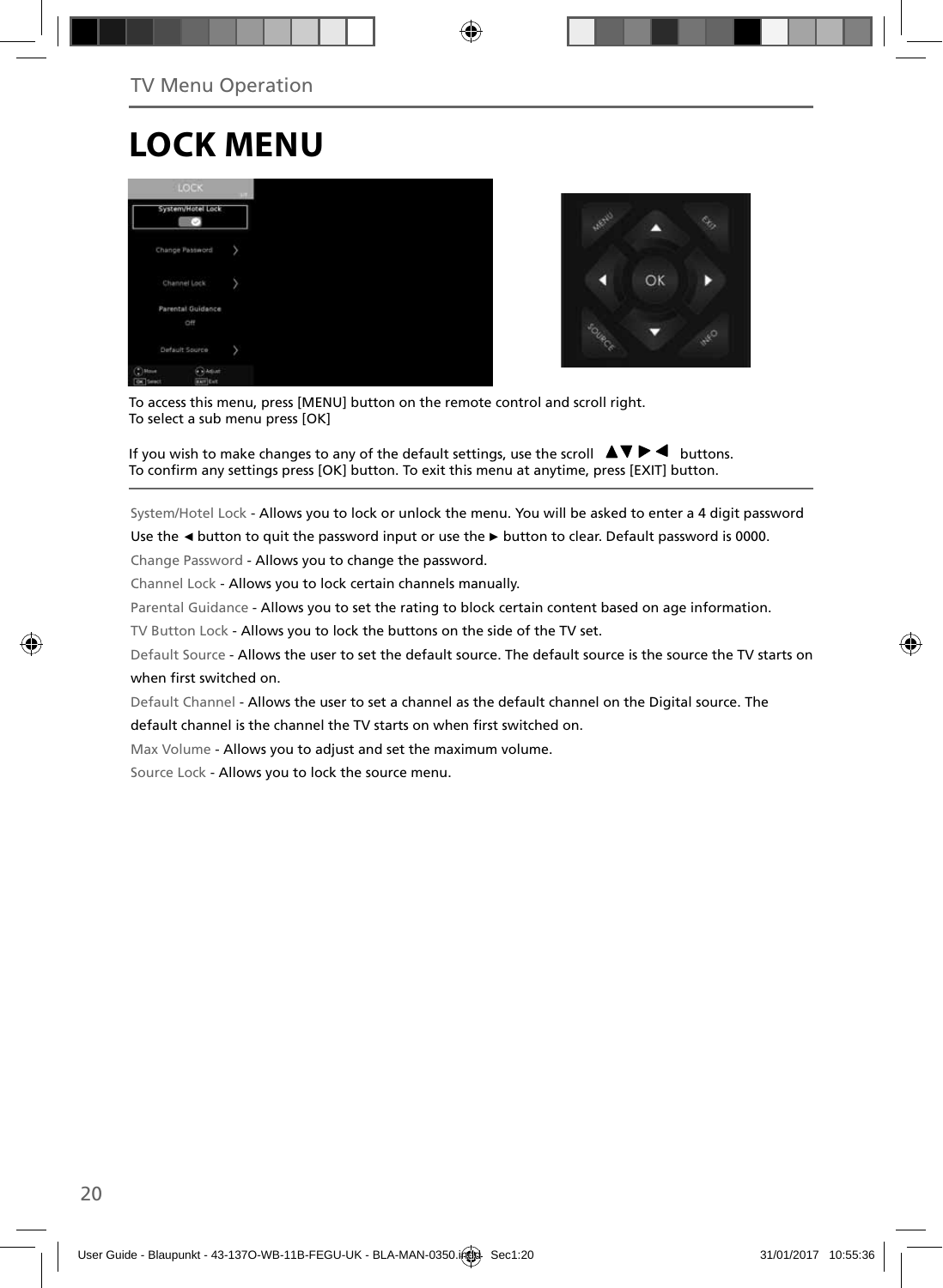## **TIME MENU**

|                                           | TIME                      | $-446.7$ |
|-------------------------------------------|---------------------------|----------|
| GTE                                       | Auto Sync<br>On           | ų        |
| Clock                                     | 00:07                     |          |
|                                           | Off Time                  | b        |
|                                           | On Time                   | y        |
|                                           | Sleep Timer<br>Off        |          |
| $^{\prime\prime}$ Have<br><b>CK</b> Twent | <b>CAASat</b><br>Earl Cut |          |



To access this menu, press [MENU] button on the remote control and scroll right. To select a sub menu press [OK]

If you wish to make changes to any of the default settings, use the scroll  $\Box \blacktriangledown \blacktriangleright \blacktriangleleft$  buttons. To confirm any settings press [OK] button. To exit this menu at anytime, press [EXIT] button.

Auto Sync - Automatically syncs time and date.

Clock - Shows the date and time.

Off Time - Allows you to set a specific time for your TV to turn off.

On Time - Allows you to set a specific time for your TV to turn on, the channel it will then display, the

source it will be on and also the volume. This function can then be toggled to repeat every day or a certain day.

Sleep Timer - Lets you set the sleep timer so the television automatically switches off after a set amount of

time. Off -> 10min -> 20min -> 30min -> 60min -> 90min -> 120min -> 180min -> 240min.

OSD Timer - Lets you adjust the amount of time the On Screen Menu stays on the screen before disappearing.

Auto standby - Set Auto standby between 3 hours, 4 hours and 5 hours ( to turn off this function you must exit Home Mode in the Picture Menu).

Time Zone - Change your current time zone.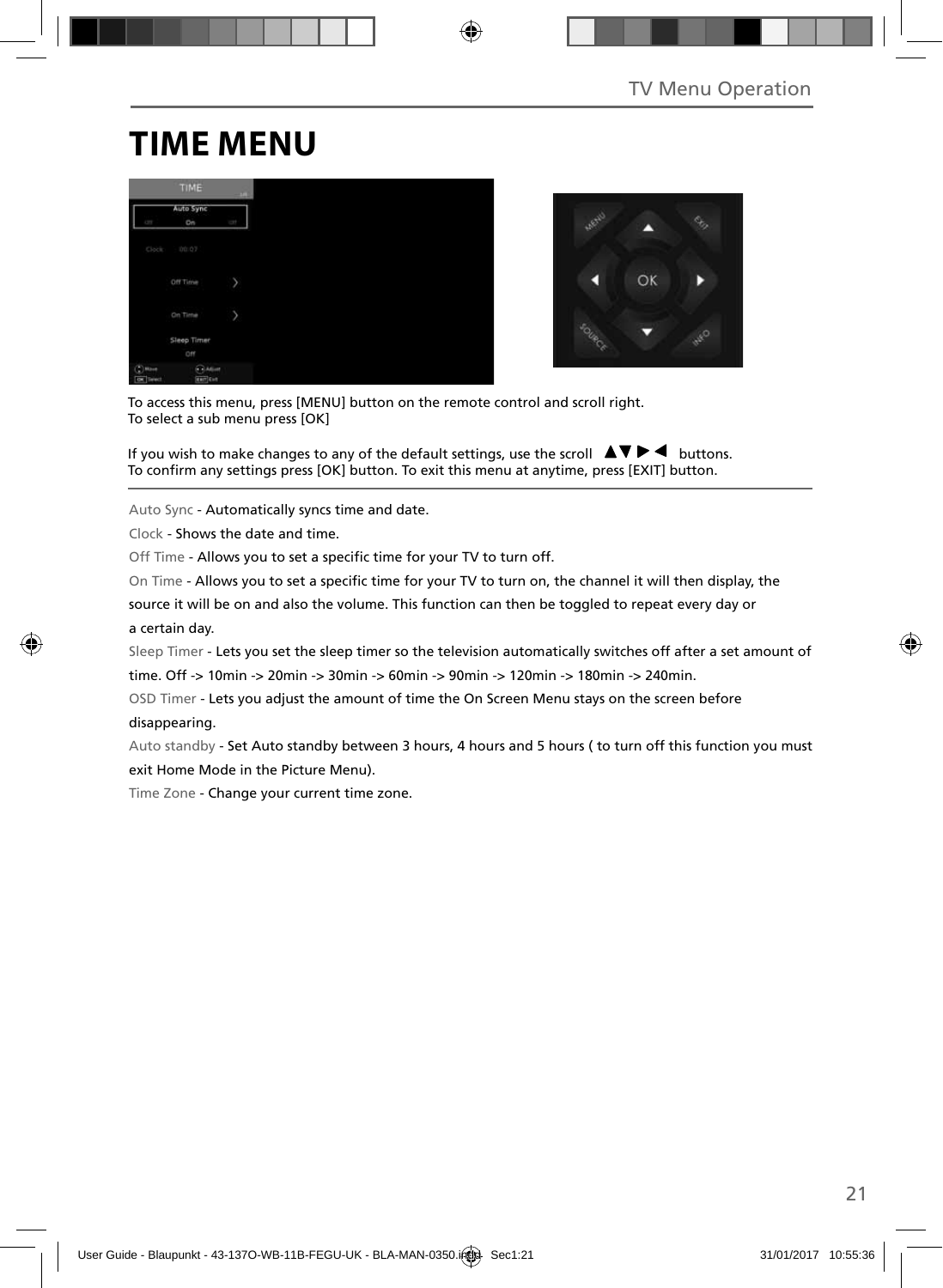## **SETTINGS MENU**





To access this menu, press [MENU] button on the remote control and scroll right. To select a sub menu press [OK]

If you wish to make changes to any of the default settings, use the scroll  $\blacktriangle \blacktriangledown \blacktriangleright \blacktriangleleft$  buttons. To confirm any settings press [OK] button. To exit this menu at anytime, press [EXIT] button.

Language - Allows you to change the language of the menu.

Audio Language 1 - Set the primary audio language.

Audio Language 2 - Set the secondary audio language.

Subtitle Language 1 - Set the primary subtitle language.

Subtitle Language 2 - Set the sceondary subtitle language.

Hearing Impaired - This allows the user to turn on the Hearing Impaired function, this produces subtitles

on the screen which provide a description of what is happening during the selected program.

Blue Screen - Changes the background when there is no input between clear and a blue background (Only available on some sources).

PVR File System - Allows you to view the format and performance of a USB key.

First Time Installation - Allows you to access the First Time Installation menu and retune the TV set. Reset TV - This resets the menus to factory settings and clears all the TV channels from the television. Software Update (USB) - From time to time we may release new firmware to improve the operation of the television (available to download). This menu lets you install the new software/firmware onto the television. Further details of how to do this will be issued with the firmware. Contact the helpline or refer to the 'product support' section of the website.

HDMI CEC (Consumer Electronic Control) - Allows HDMI devices to control each other and allows the user to operate multiple devices with one remote control. (only available with compatible devices). Network Configuration - Allows you to manually set your network settings on the TV (for more information please see 'Network Configuration' page.

LED Status - Allows the user to switch the LED power indicator light ON or OFF when the TV is being operated. (When this option is set to OFF the LED power indicator light will flash when the remote control is used and will flash red during the normal start up process).

Version info - Allows you to view the version/information of the software installed on the TV set.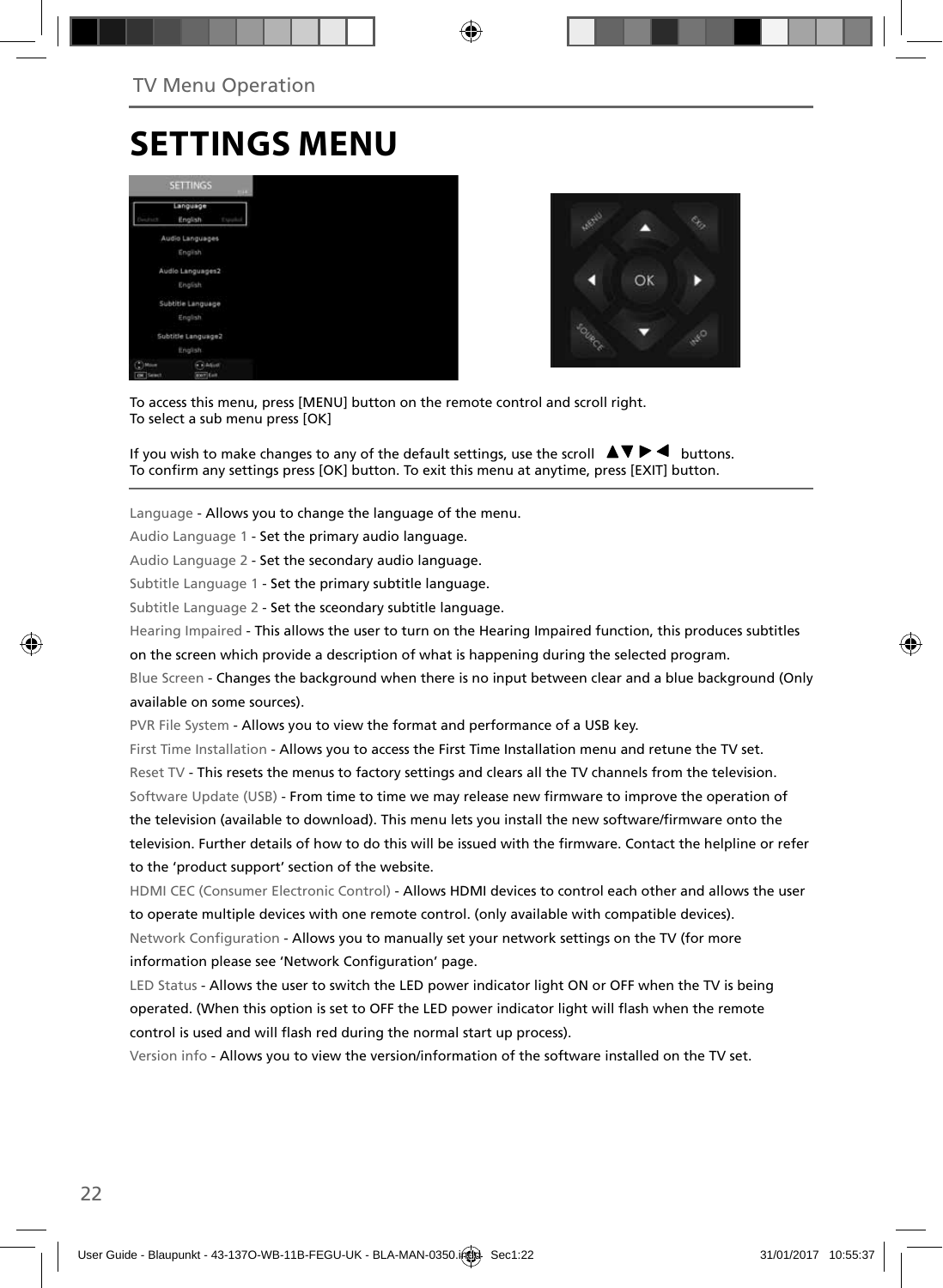## **NETWORK MENU**

| Network      | <b>TITLE</b> |
|--------------|--------------|
| IP Config    |              |
| Network Info |              |
| Network Test | 3            |
|              |              |
|              |              |
|              |              |



To access this menu, press [MENU] button on the remote control and scroll right. To select a sub menu press [OK]

If you wish to make changes to any of the default settings, use the scroll  $\Box \blacktriangledown \blacktriangleright \blacktriangleleft$  buttons. To confirm any settings press [OK] button. To exit this menu at anytime, press [EXIT] button.

For the network configuration to work the TV will need to be connected to your home network via an ethernet cable, with these requirements in place the TV will connect to the network automatically.

|  |  | IP Config - Allows you to access LAN network connection settings. Choose from the following options: |  |  |
|--|--|------------------------------------------------------------------------------------------------------|--|--|
|--|--|------------------------------------------------------------------------------------------------------|--|--|

| Auto   | Will automatically connect the TV to your home network (this is the default setting |
|--------|-------------------------------------------------------------------------------------|
|        | and is highly recommended)                                                          |
| Manual | Allows you to manually change the IP, Netmask, Gateway and DNS information.         |

Network Info - Allows you to view Information about network settings.

Network Test - Allows you to test the network connection.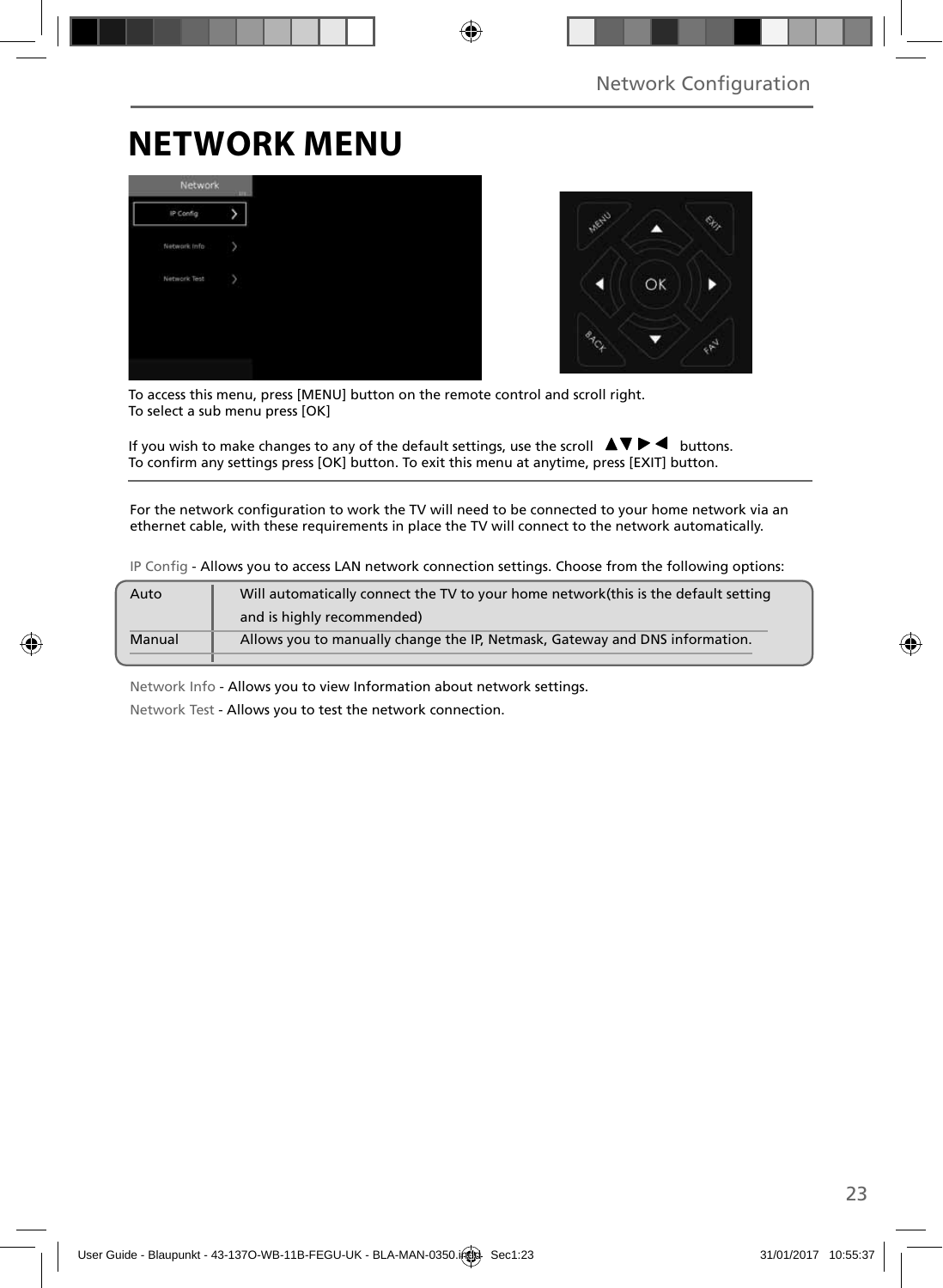## **7 DAY TV GUIDE**

TV Guide is available in Freeview TV mode. It provides information about forthcoming programmes (where supported by the Freeview channel). You can view the start and end time of all programmes and on all channels for the next 7 days and set reminders.

| 1) Press [TV GUIDE]. The following 7 Day TV Guide will appear |  |  |  |
|---------------------------------------------------------------|--|--|--|
|---------------------------------------------------------------|--|--|--|

|                | 1 BBC ONE                                                                      |                              |                |                        |                                                       | 09:18 PM<br>18.09.2009 |
|----------------|--------------------------------------------------------------------------------|------------------------------|----------------|------------------------|-------------------------------------------------------|------------------------|
|                | <b>Strictly Come Dancing</b><br>$20:30 - 22:00$<br>18.09.2009<br>Entertainment |                              |                |                        | PROGRAMME GUIDE                                       |                        |
|                |                                                                                | Now<br>21:30                 | 22:00          | 22:30                  | 23:00                                                 | 23:30                  |
| 1              | <b>BBC ONE</b>                                                                 | <b>Strictly Come Dancing</b> |                |                        | BBC News  BB Friday Night with Jonathan Ross Na Imagi |                        |
| $\overline{a}$ | <b>BBC TWO</b>                                                                 | <b>The Tudors</b>            | $\overline{O}$ | Newsnight              | Newsnight Review Later wit                            |                        |
| 7              | <b>BBC THREE</b>                                                               | Can I Get High Legally?      | EastEnders     |                        | Lunch Monkeys How Not to Li Family  Fa                |                        |
| 70             | <b>CBBC Channel</b>                                                            |                              | This is CBBC!  |                        |                                                       |                        |
| 80             | <b>BBC NEWS</b>                                                                | <b>BBC News</b>              |                | <b>BBC News at Ten</b> | <b>BBC News</b>                                       | <b>HARDtalk</b>        |
| 105            | <b>BBC Red But</b>                                                             |                              |                | <b>BBC Red Button</b>  |                                                       |                        |
| 800            | arte HD                                                                        |                              |                |                        |                                                       |                        |
| 801            | MDR S-Anhal                                                                    |                              |                |                        |                                                       |                        |
|                |                                                                                | PAVIAW                       | $\equiv$ Info  | Recorder               | Remind                                                | Schedule               |

2) Navigate through the menu using  $\blacktriangle \blacktriangledown \blacktriangleright \blacktriangleleft$ .

You can now:

Set a reminder by pressing GREEN

View the schedule list by pressing YELLOW

Record a programme by pressing RED (Function for PVR models only, USB device must be connected) View further information about the programme by pressing INFO

3) Press [EXIT] to exit the 7 day TV Guide

#### Channel List

To view the channel list, please ensure that the TV is set to either the analogue or digital source and no menus or TV notifications are displayed.

| <b>ALL</b>                                |             |
|-------------------------------------------|-------------|
| 1 BBC ONE                                 | <b>DTV</b>  |
| 2 BBC TWO                                 | <b>ITV</b>  |
| 7 BBC THREE                               | <b>LTV</b>  |
| 70 CBBC Channel                           | <b>DM</b>   |
| <b>80 BBC NEWS</b>                        | <b>ISSN</b> |
| 105 BBC Red Button                        | 1279        |
| 800 arte HD                               | tra         |
| 801 MDR S-Anhalt HD                       | <b>DIV.</b> |
| 802 Das Erste HD                          | T/T         |
| 803 NDR FS SH HD                          | pre         |
| ie) Page Up/Down<br>Лā<br>. » Select Sort |             |

1) Press [OK] on the remote control and the channel list menu will appear.

2) Scroll through the channel list by using  $\blacktriangle \blacktriangledown$  buttons then press [OK] to view the channel that is currently highlighted.

3) Scroll through different types of channels such as Freeview/ALL/ Digital TV/Radio/data and HD channels by using  $\blacklozenge \blacktriangleright$  buttons.

4) Press [EXIT] to exit the channel list.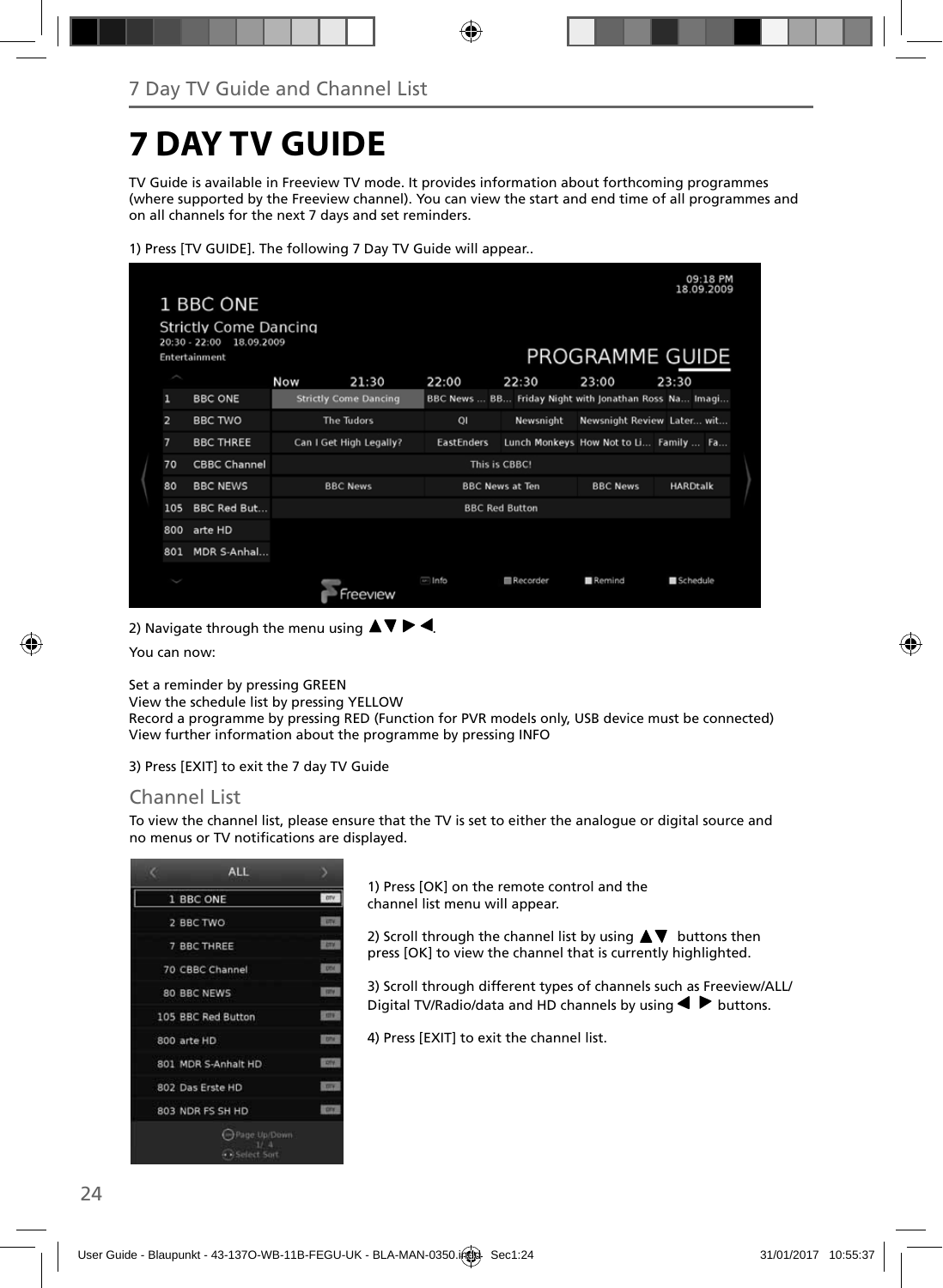## **USB MODE/MEDIA PLAYER**

USB mode offers playback of various different types of content that you have saved on your USB Memory Stick.

On switching to USB source the below menu screen will appear. The content will be divided into Photo, Music. Movie and Text based on file type.



1) You can navigate through the menus using the scroll  $\blacktriangle \blacktriangledown \blacktriangleright \blacktriangleleft$  buttons. To confirm the item you wish to play/view press [OK] button.

| <b>Aisbisda1</b> |                   |               |                  | Directorian 17, 4944 D. Tolat 34 | 1/2         |
|------------------|-------------------|---------------|------------------|----------------------------------|-------------|
| ÷<br>Return.     | ciplus, cvt. 6488 | smac_cvt_6308 | <b>MSTPVR</b>    | FOUND.000                        | xhdcp20_cvt |
| FOUND 001        | Yousee TS         | DVT           | <b>FOUND.002</b> | 2100                             | 1kHz        |
| 100-500Hz        | hotel cvt 6488    | chata hudba   | MP3              | new OSD                          | FOUND 004   |

2) Select the drive you require. (If your drive only has 1 partition you will only see 1 item).



3) You can now access the item. Press OK to view. 4) While viewing, you can control the item by



using the remote control buttons (below) or by pressing (i) and using  $\triangle \blacktriangledown \blacktriangleright \blacktriangleleft$  and (OK)



Tip: If you experience a playback issue, please ensure the files being used are the correct format (example - the picture plays but no sound) See technical specification page for compatible file types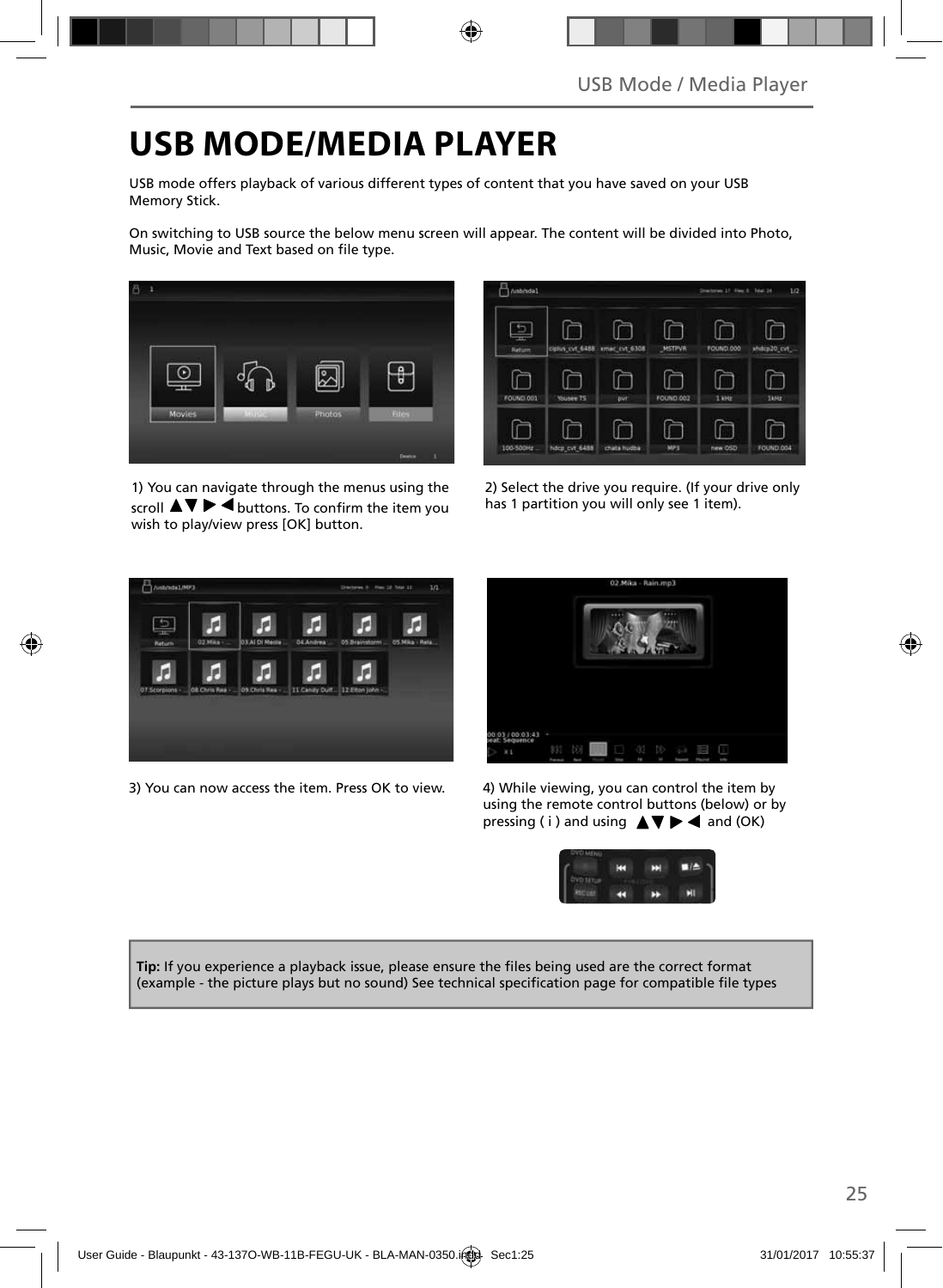## **USB RECORD - FREEVIEW/SAORVIEW MODE**

USB RECORD – FREEVIEW/SAORVIEW MODE - FOR MODELS WITH THE PVR FUNCTION ONLY Built into this television is a USB record facility. This function is available in Freeview/Soarview mode when used in conjunction with a compatible USB memory stick or USB hard drive. The benefits of this are as follows:

- Pause live TV and then playback, fast forward and rewind (up to live TV)
- One button record, if you decide you want to record the current programme
- Easy programmable recording from the 7 day TV Guide

Due to the nature of the product, it is necessary to use a high speed USB memory stick (as the TV reads from and writes to the memory stick at the same time, some memory sticks may not be suitable).

You can purchase high speed memory sticks from some computer stores, alternatively, we have a selection of tested and compatible memory sticks available to purchase directly from the helpline/web site.

Recommended Minimum Specification - USB Memory Stick

| <b>Read Speed</b>  | 20 Mb/s (MegaBit Per Second) |
|--------------------|------------------------------|
| <b>Write Speed</b> | 6 Mb/s (MegaBit Per Second)  |

**If you wish to use a USB portable hard drive larger than 32GB, please refer to the FAQ section at the rear of this user guide.**

### Pause Live TV (Time Shift)

Pausing Live TV is very simple.



 $-M$ ) - Press the play/pause button and the television will pause and the live content will be recorded. To resume watching press play/pause again.

 $\left(\cdot\right)$  - Press fast forward to go forward in a recording (i.e. to skip adverts).

 $\bigodot$  - Press fast rewind to go back in a recording (i.e. if you fast forwarded too far).

Tip: When you switch the TV to standby or change channel the Time Shift memory is wiped. To restart time shift you must press play/pause button.

### One Button Record

At any point in time you may decide to record the current programme that you are watching. To do this you need to press the red button highlighted below.



## Playback files from Record list

To playback recorded files you will be required to have the TV set to the Freeview/Saorview source mode. Once set to the correct source, access the recorded list by pressing the REC LIST (Recorded List) button on the remote control, the recorded list should now appear on the screen, press OK on the chosen file to start.



Tip: This television contains one TV tuner, therefore it can only record the channel you are watching or record one channel while the television is in standby mode.

Note: USB record function is only available in Digital/Freeview TV mode. Due to copyright laws and illegal copying/recording it is not possible to record to/from any other input/output source.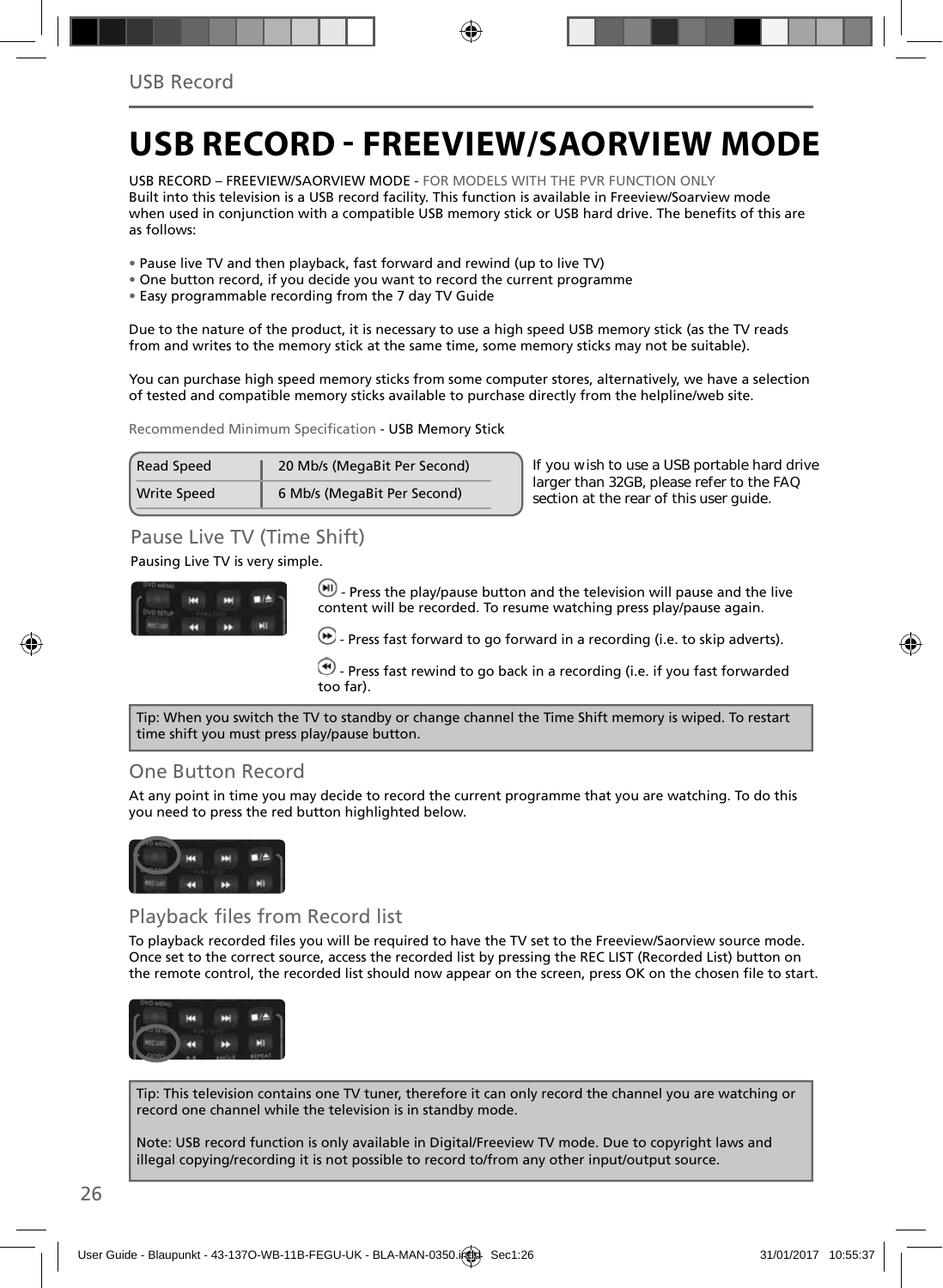## **USING YOUR TV WITH A SKY DIGITAL SET TOP BOX**

#### **Option 1) Connecting your TV to your Sky box (when both the TV and Sky Box are located in the same room)**

Depending on your Sky Box & TV model, connect either by SCART or HDMI cables (available separately) .

If connecting by SCART, select the 'Input source' on the TV as SCART. If your TV does not have SCART, please refer to 'Connections' pages in this user guide for alternative ways to connect.

If connecting by HDMI, select the 'Input source' on the TV as HDMI (if the TV has more than 1 HDMI port, ensure you select the input source to match the HDMI numbered port on the rear of the TV).

If you wish to use your Sky remote to operate the TV's functions, you will need a Sky remote control (Revision 9 or later) and you will need to program a 4 digit code into it. See bottom of this page.

#### **Option 2) Connecting your TV to your Sky box (when your Sky box is located in a different room to the TV)**

Please note, if you are adding a 'Magic Eye/TV Link' to your system so that you can use your Sky remote control to change the Sky channel in the room where the 2nd TV is located, please refer to the instructions included with the TV link/magic eye in order to ensure the RF or RF2 output on your Sky box is powered on. (The red LED light on the TV link/magic eye will light up if the RF / RF2 output is correctly set



up) If you do not have the instructions that came with the TV link/magic eye, instructions on how to do it can be found on our web site.

1) To tune the TV to the Sky box, on the 2nd TV, select the 'Analogue' input source.

2) Select the channel that you wish to store the Sky box/channel on. (If you do not use channels 1-5 because you no longer have analogue terrestrial channels after digital switchover, you may choose to select channel 1 to store the Sky box/channel, if you still have and use analogue channels 1-5, you may for example decide that channel 6 is the best option for you)

3) Press the corresponding number on the remote control to select the desired analogue channel chosen as per point 2 above.

4) On the TV remote control, press Menu. Now navigate through the menus to select Manual Tuning or Analogue Manual tuning (refer to the Tuning/Channel menu section of this user guide if necessary)

5) Manually tune in the channel (usually, the Sky box is at a frequency between 800Mhz and 850Mhz) once the Sky box/channel is found, press 'OK' to store it.

If you wish to use your Sky remote to operate the TV's functions, you will need a Sky remote control (Revision 9 or later) and you will need to programme a 4 digit code into it. See below.

#### **Using a Sky remote or a universal remote to operate your TV**

**Sky remote control** - If you wish to use your Sky remote to operate the basic functions of your TV, you need to program a 4 digit code into it. Please note - you will need a Sky Revision 9 remote control (or later). **The code required for this television is 2134.** If you wish to upgrade/replace your existing Sky remote control to the latest version, you can do so on our website.

**Universal remote control** - If you wish to use a Universal remote control to operate your TV, please refer to the website for a full list of codes. (Please note we only have codes for One for All branded remote controls, if you have an alternative brand of Universal remote, please refer to the manufacturer for the code.)

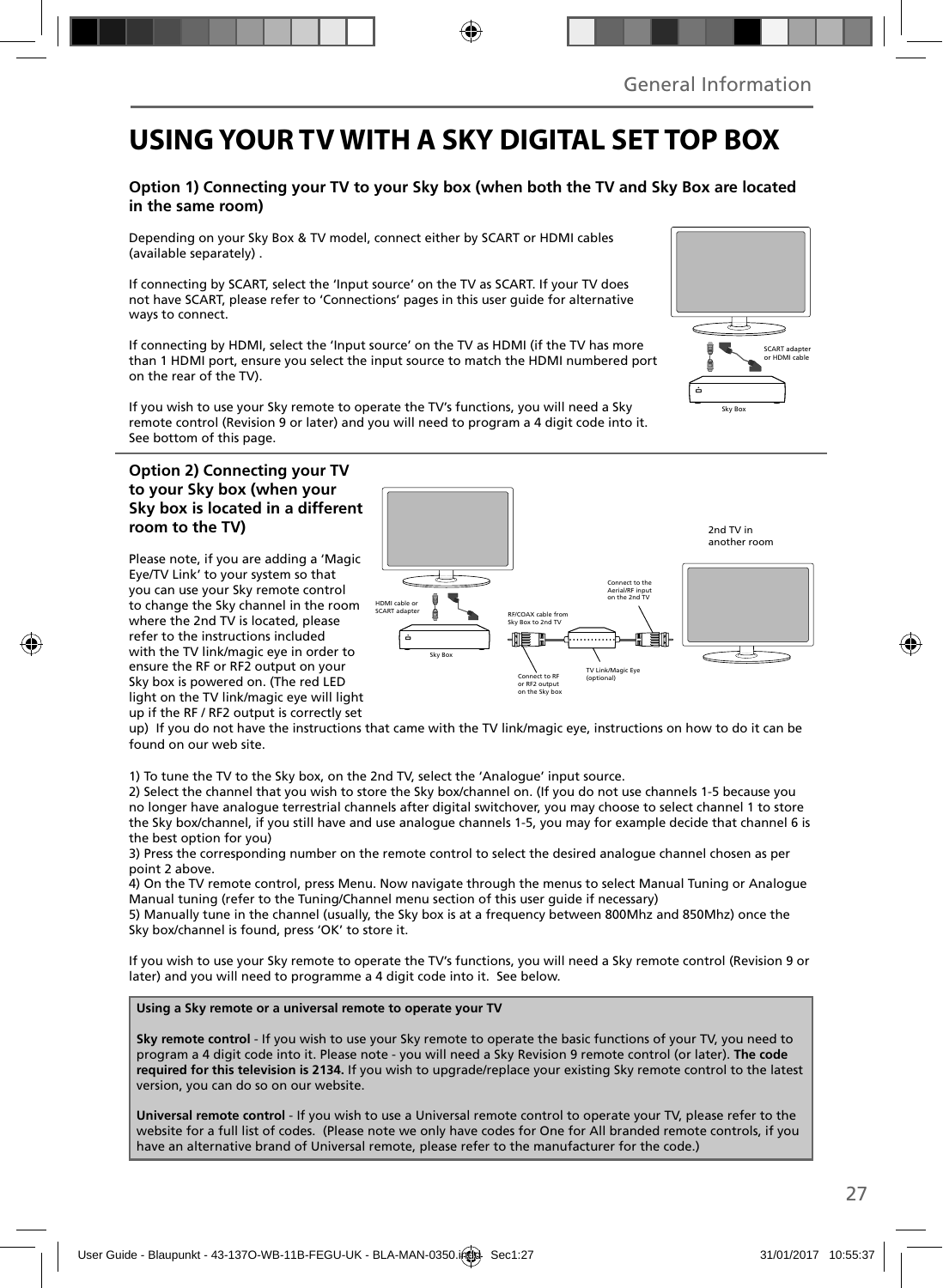## **FREQUENTLY ASKED QUESTIONS**

| General             | I would like to have louder<br>sound by connecting additional<br>speakers. For TV models with<br>digital optical audio output.        | 1) Use the 3.5mm headphone output and a 3.5mm to phono cable (available separately) to<br>connect to an amplifier/surround sound system. Please note this will deactivate the TV's built<br>in speakers.<br>2) Connect a digital optical audio cable from the TV's digital optical audio output to your<br>amplifier/surround systems digital optical audio input.                                                                                                                                                                                                                                                                  |
|---------------------|---------------------------------------------------------------------------------------------------------------------------------------|-------------------------------------------------------------------------------------------------------------------------------------------------------------------------------------------------------------------------------------------------------------------------------------------------------------------------------------------------------------------------------------------------------------------------------------------------------------------------------------------------------------------------------------------------------------------------------------------------------------------------------------|
| General             | Why are some options in the<br>menu unavailable and greyed<br>out.                                                                    | Some options are only available in certain sources, i.e. HDMI. They are<br>unavailable in the other sources where they have no affect.                                                                                                                                                                                                                                                                                                                                                                                                                                                                                              |
| General             | Can I stop my TV automatically<br>turning off after 4hrs?                                                                             | Yes, in the 'Time' menu settings, scroll down to Auto standby and select OFF.                                                                                                                                                                                                                                                                                                                                                                                                                                                                                                                                                       |
| TV                  | I have tuned in Digital TV but I<br>am not receiving any or all of the<br>channels and/or the channels I<br>receive are breaking up.  | 1) Check you are in an area that can receive Freeview/Saorview, visit www.freeview.co.uk or<br>www.saorview.ie<br>2) Check you are using an aerial that is able to receive a good digital signal. In most cases,<br>you will need an outdoor digital hi-gain/wideband aerial. In areas that have excellent<br>digital coverage, you may be able to use a loft type aerial but it is highly likely that you will<br>also need to connect a booster between the back of the TV and the TV aerial wall socket.<br>Unfortunately, to receive a good enough digital signal, it is not possible to use a portable/<br>indoor type aerial. |
| TV                  | I have re-tuned my television<br>but when I switch it off it is not<br>storing the channels.                                          | If the TV does not save the channels when you power it off, it's likely the channel database<br>has become corrupt.<br>1) Turn off the TV.<br>2) Remove the RF/Aerial cable from the rear of the TV and then turn the TV back on again.<br>3) Using the remote control, press Menu followed by 8-8-8-8 to enter the initial setup/first<br>time installation menu.<br>4) Press OK (let the TV run the full tuning process).<br>5) Once completed, turn off the TV, reconnect the RF/Aerial cable then turn the TV back<br>on again.<br>6) Repeat steps 3 & 4.                                                                       |
| VCR/DVD<br>Recorder | I have connected the TV to my<br>VCR or DVD Recorder via SCART<br>but it is not recordina.                                            | In addition to connecting via SCART, you should connect the aerial cable from the wall<br>socket to your VCR/DVD Recorder and another aerial cable from the VCR/DVD Recorder to<br>the TV.                                                                                                                                                                                                                                                                                                                                                                                                                                          |
| Game Consoles       | I have connected my<br>Playstation/Xbox to the TV via<br>HDMI, but I am not receiving<br>any pictures or sound on my<br>Television.   | 1) Ensure the TVs' source is set to HDMI.<br>2) Check your settings on your Playstation/Xbox are as per the Playstation/Xbox<br>instruction manual.                                                                                                                                                                                                                                                                                                                                                                                                                                                                                 |
| Game Consoles       | I have connected my<br>Playstation/Xbox to the TV via<br>Component cables (red, green<br>& blue) but I am not receiving<br>any sound. | Component cables only provide HD pictures. For the sound you will need to connect the red<br>& white audio cables on the Playstation/Xbox to the red & white phono inputs (or mini AV<br>input where fitted) on the rear of the TV. Please refer to the 'Connections' pages.                                                                                                                                                                                                                                                                                                                                                        |
| System Lock         | I have changed the password<br>on the television and now<br>forgotten it.                                                             | There is a master password of 4711, to gain access to the TV menu and reset the<br>normal password.                                                                                                                                                                                                                                                                                                                                                                                                                                                                                                                                 |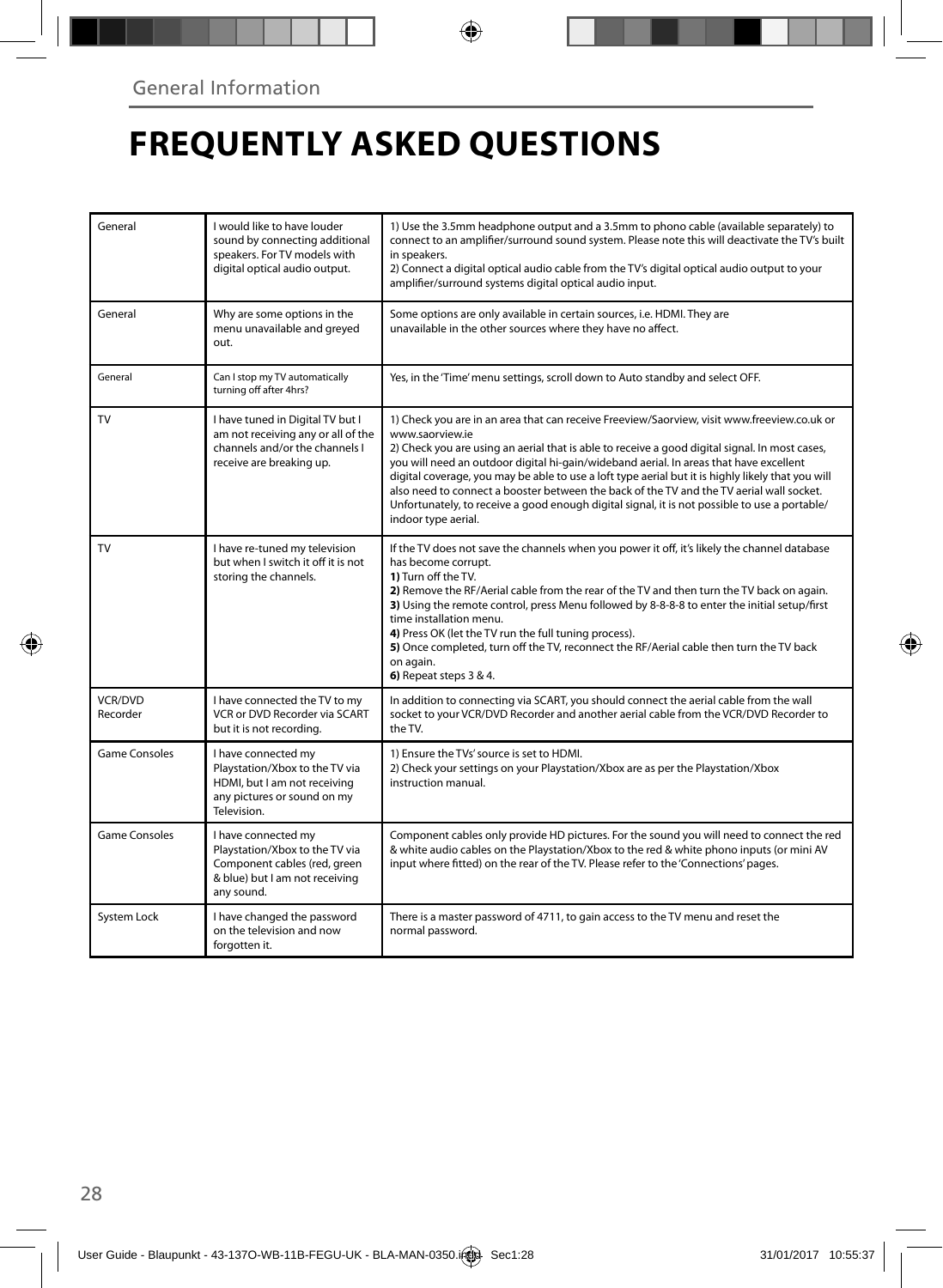## **FREQUENTLY ASKED QUESTIONS**

| <b>USB Mode</b>                                                | I have inserted a USB Memory<br>Key, but the TV does not<br>recognise it.               | Ensure the USB Memory Key is formatted to type FAT32.                                                                                                                                                                                                                                                                                                                                                     |  |
|----------------------------------------------------------------|-----------------------------------------------------------------------------------------|-----------------------------------------------------------------------------------------------------------------------------------------------------------------------------------------------------------------------------------------------------------------------------------------------------------------------------------------------------------------------------------------------------------|--|
| USB Mode                                                       | Using a USB portable hard drive<br>/ larger than 32GB.                                  | If you wish to use a portable hard drive larger than 32GB, please note that it must be<br>formatted to the FAT32 file system in order to operate on this TV. Windows XP/Vista<br>computers are only capable of formatting up to 32GB, therefore, you will need a software<br>programme/utility to format larger hard drives.<br>Please refer to the website, www.umc-uk.co.uk, for more information.      |  |
| <b>USB Record</b><br>(For TV models with<br>PVR function only) | I cannot change the channel,<br>access the menu or use the red<br>button.               | During time shift you cannot change the channel, access the menu or use the red button.                                                                                                                                                                                                                                                                                                                   |  |
| <b>USB Record</b><br>(For TV models with<br>PVR function only) | When using the USB to record<br>the picture 'breaks up' or<br>experience loss of sound. | Check the USB memory stick meets the minimum read speed requirements. Standard<br>definition channels require a read speed of 20 MB/s (Mega Byte per second) and a write<br>Speed of 6 MB/s (Mega Byte per second) HD channels require the read speed of 80 MB/s<br>(Mega Byte per second) and a write speed of 40 MB/s (Mega Byte per second). USB 3.0 sticks<br>should normally ne used where possible. |  |
| Freeview HD                                                    | <b>Lcannot access all Freeview</b><br>channels.                                         | Some data channels for Freeview can only be obtained when the TV's ethernet port is<br>connected to your router.                                                                                                                                                                                                                                                                                          |  |
| Freeview HD                                                    | I cannot find the Freeview HD<br>channels.                                              | Freeview HD channels found during tuning will be placed in channel positions above 100.<br>For example, 101 (BBC1 HD), 102 (BBC2 HD) etc.                                                                                                                                                                                                                                                                 |  |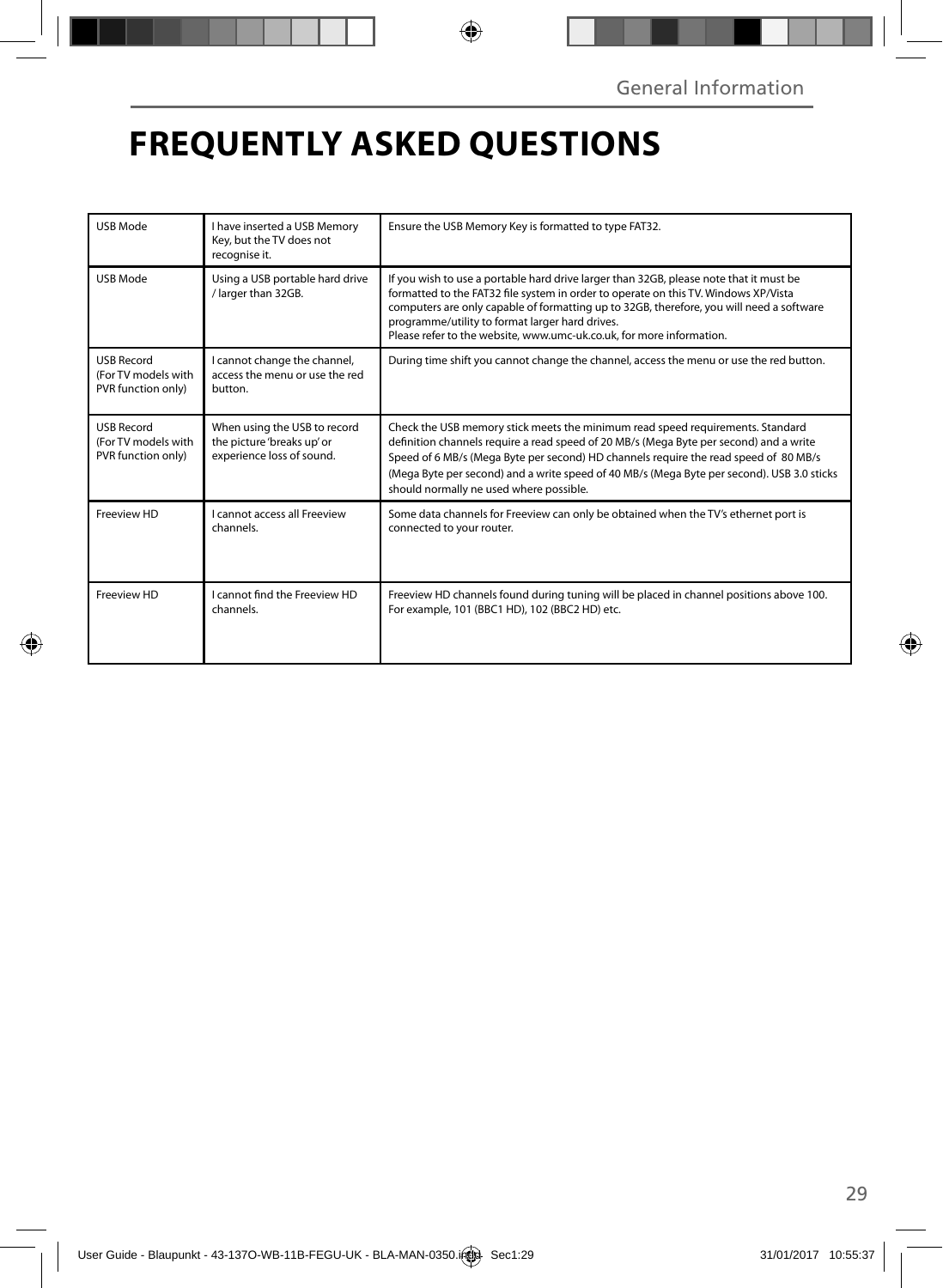## **TECHNICAL SPECIFICATION**

### **Product fiche**

| <b>Trademark</b>                                                                                    | <b>Blaupunkt</b>                           |  |  |  |
|-----------------------------------------------------------------------------------------------------|--------------------------------------------|--|--|--|
| <b>Model ID</b>                                                                                     | 43/1370-WB-11B-FEGU<br>43/1370-WB-11B-FEGP |  |  |  |
| Energy effiency class                                                                               | $A+$                                       |  |  |  |
| Visible screen size (diagonal)                                                                      | 109 cm / 43 inches                         |  |  |  |
| On mode power consumption                                                                           | 50.0W                                      |  |  |  |
| Annual energy consumption *1                                                                        | 73 kWh                                     |  |  |  |
| Standby power consumption *2                                                                        | $<$ 0.50 W                                 |  |  |  |
| Off mode power consumption                                                                          | 0 <sub>W</sub>                             |  |  |  |
| Screen resolution                                                                                   | 1920 (H) x 1080 (V)                        |  |  |  |
| *1: Energy consumption XYZ kWh per year, based on the power consumption of the television operating |                                            |  |  |  |

4 hours per day for 365 days. The actual energy consumption will depend on how the television is used. \*2: When the TV is turned off with the remote control/standby button and no function is active.

### **Additional Technical Information**

| <b>RF</b>                        | 75 ohm Antenna / Analog / DVB                                                                                                                                                          |  |  |
|----------------------------------|----------------------------------------------------------------------------------------------------------------------------------------------------------------------------------------|--|--|
| Inputs                           | 3 x HDMI, 2 x USB,<br>1 x SCART, 1 x RJ45 Ethernet/LAN port,<br>1 x Component/YPbPr, 1 x Composite Video/CVBS,<br>1 x L/R Audio shared for Composite Video/CVBS and<br>Component/YPbPr |  |  |
| Sound Outputs                    | 1 x Digital Optical Audio output, 1 x 3.5mm Headphone                                                                                                                                  |  |  |
| Speaker* / Amplifier Watts (RMS) | $2 \times 10 / 2 \times 8$                                                                                                                                                             |  |  |
| Voltage and power consumption    | 110-240V 50Hz<br>50/70/90 W<br>(ecomode/standard/max)                                                                                                                                  |  |  |
| Dimensions including stand (mm)  | 966 W x 598 H x 199 D                                                                                                                                                                  |  |  |
| Net weight (Kgs)                 | 8.8                                                                                                                                                                                    |  |  |
| <b>Wall Mounting</b>             | VESA 400 x 200 (mm)                                                                                                                                                                    |  |  |

\*Built-in JBL speaker systems (Full-range and tweeter).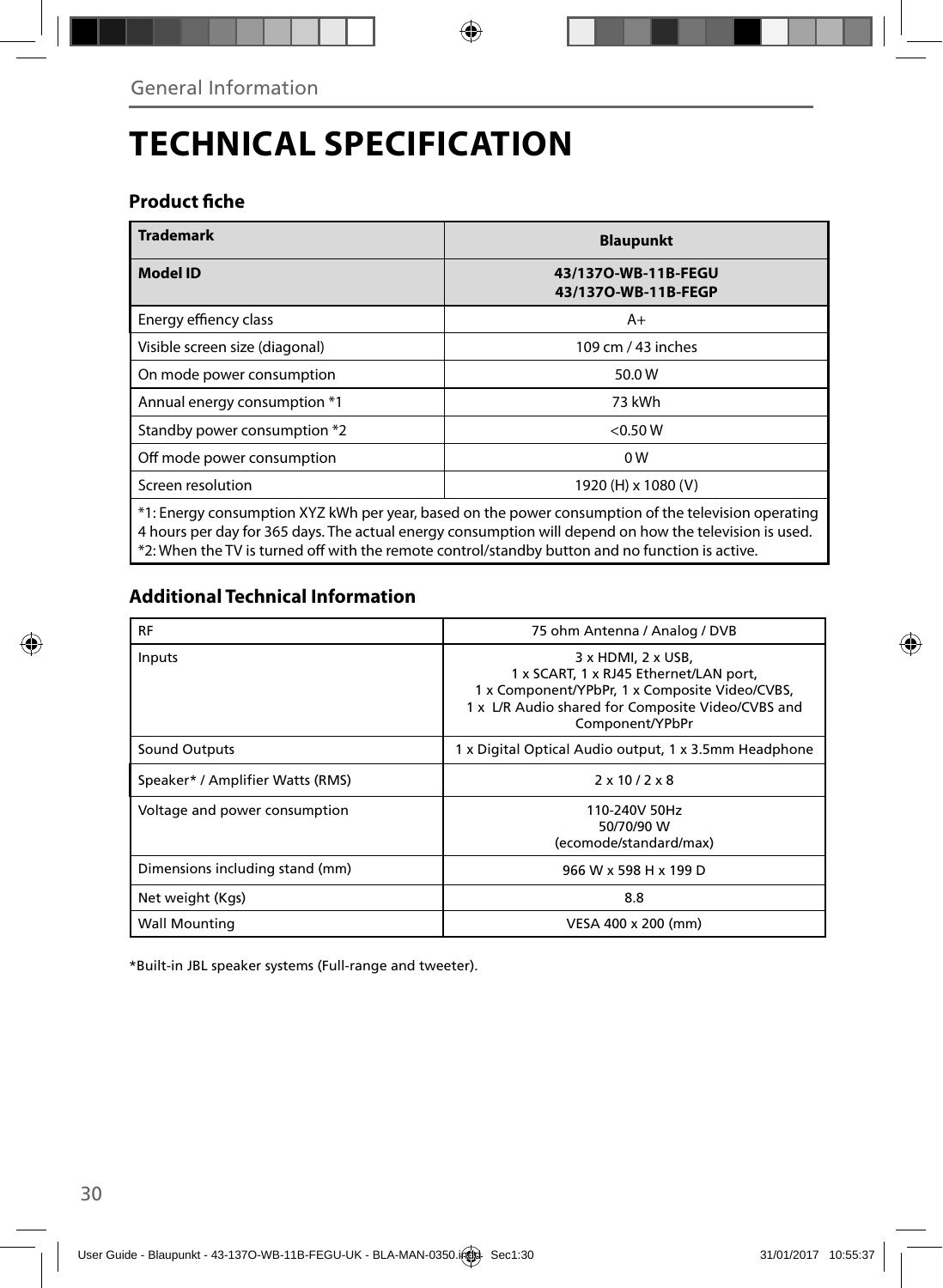## **TECHNICAL SPECIFICATION**

### **Compatible files in USB Mode**

|                 | File Ext.    | Codec                                         |                        |                                                                         |
|-----------------|--------------|-----------------------------------------------|------------------------|-------------------------------------------------------------------------|
| Media           |              | Video                                         | Audio                  | Remark                                                                  |
| <b>MOVIE</b>    |              |                                               |                        | Max Resolution: 1920x1080                                               |
|                 | .mpg         | MPEG-1, MPEG-2                                | MP3, AAC,<br>AC3, PCM, | Max Data Rate: 40 Mbps                                                  |
|                 |              | Xvid, MJPEG                                   |                        | Max Resolution: 1920×1080<br>Max Data Rate: 20 Mbps                     |
|                 | .avi         | MPEG-4 SP/ASP,<br>H.263/H.264                 |                        |                                                                         |
|                 | .ts          | MPEG-2,<br>H.264, HEVC                        |                        |                                                                         |
|                 | .mov<br>.mkv | MPEG-4 SP/ASP,<br>H.263/H.264,<br><b>HEVC</b> |                        |                                                                         |
|                 | .dat         | MPEG-1                                        |                        |                                                                         |
|                 | .mp4         | MPEG-4 SP/ASP,<br>H.263/H.264,<br><b>HEVC</b> |                        |                                                                         |
|                 |              | MPEG-1, MPEG-2                                |                        | Max Resolution: 720×576                                                 |
|                 | .vob         | MPEG-2                                        |                        | Max Data Rate: 40 Mbps                                                  |
| <b>MUSIC</b>    | mp3          | Ξ.                                            | MP3                    | Sample Rate: 8K~48KHz<br>Bit Rate: $32K - 320Kbps$                      |
|                 | .m4a/.aac    | $-1$                                          | AAC                    | Sample Rate: 16K~48KHz<br>Bit Rate: 32K~442Kbps<br>Channel: Mono/Stereo |
|                 | .jpg/        | Progressive JPEG                              |                        | Max Resolution: $1024\times768$                                         |
| PHOTO           | .jpeg        | <b>Baseline JPEG</b>                          |                        | Max Resolution: 15360×8640                                              |
|                 | .bmp         | <b>BMP</b>                                    |                        | Max Resolution: 9600×6400                                               |
|                 |              |                                               |                        | Pixel Depth: 1/4/8/16/24/32 bpp                                         |
|                 | .png         | Non-Interlaced                                |                        | Max Resolution: 9600×6400                                               |
|                 |              | Interlaced                                    |                        | Max Resolution: 1280×800                                                |
| <b>SUBTITLE</b> | .srt         | SubRip                                        |                        |                                                                         |
|                 | .ssa/.ass    | SubStation Alpha                              |                        |                                                                         |
|                 | .smi         | SAMI                                          |                        |                                                                         |
|                 | .sub         | SubViewer                                     |                        | SubViewer 1.0 & 2.0 Only                                                |
|                 |              | MicroDVD                                      |                        |                                                                         |
|                 |              | DVDSubtitleSystem                             |                        |                                                                         |
|                 |              | SubIdx (VobSub)                               |                        |                                                                         |
|                 | .txt         | TMPlayer                                      |                        |                                                                         |